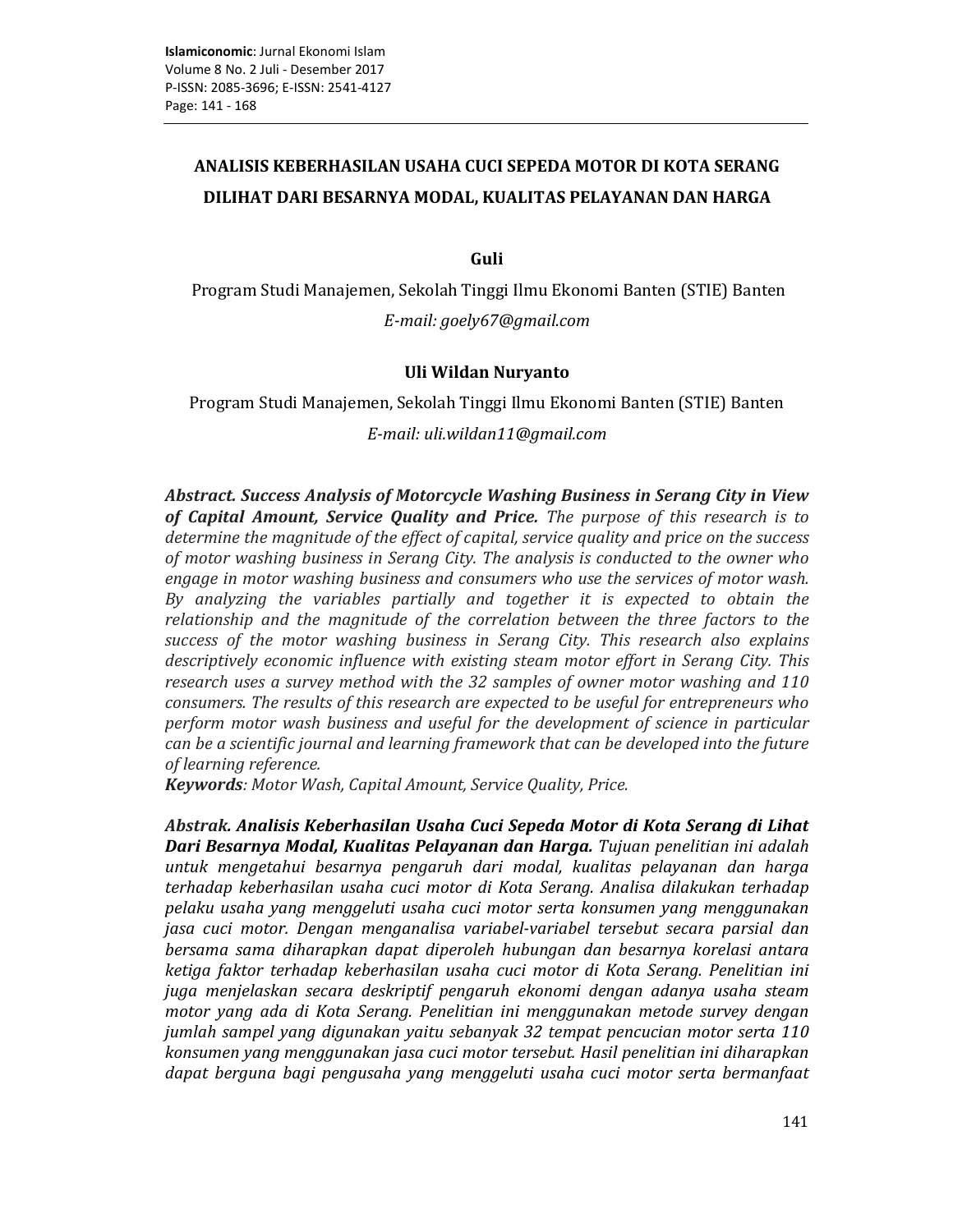bagi pengembangan ilmu pengetahuan khususnya dapat menjadi jurnal ilmiah serta kerangka belajar yang dapat dikembangkan kedepannya menjadi bahan pembelajaran. Kata Kunci: Pencucian Motor, Besarnya Modal, Kualitas Pelayanan, Harga.

# Pendahuluan

Perekonomian Indonesia semakin berkembang dan semakin banyak perubahan dan kemajuan dalam segala aspek, didukung pula dengan terciptanya fasilitas transportasi penghubung dalam bidang automotive yang semakin banyak dan mudah didapatkan, salah satu fasilitas transportasi tersebut adalah kendaraan roda dua atau yang biasa disebut dengan sepeda motor. Menurut Ketua Asosiasi Industri Sepeda Motor Indonesia (AISI), Gunadi Shinduwinata, jumlah sepeda motor di Indonesia pada tahun 2016 mencapai 85 juta unit dibandingkan jumlah populasi masyarakat Indonesia yang sekitar 250 juta jiwa, hal ini dapat diartikan bahwa perbandingan jumlah sepeda motor dengan populasi masyarakat Indonesia adalah satu berbanding tiga. Dengan semakin banyaknya populasi sepeda motor di Indonesia membuka berbagai macam peluang usaha seperti perusahaan lising sepeda motor, perusahaan asuransi sepeda motor, usaha bengkel dan assesoris sepeda motor, sampai kepada usaha steam motor atau yang lebih akrab dikenal dengan usaha cuci motor. Dari berbagai peluang usaha tersebut peluang untuk membuka usaha cuci motor jauh lebih mudah dikarenakan modal yang digunakan masih terhitung ringan dan dapat dijangkau. Dari dasar itulah kita dapat memanfaatkan peluang usaha cuci motor karena faktanya tidak semua orang mau menyisihkan waktunya untuk mencuci motor sendiri. Untuk memulai usaha cuci motor ini kita tidak pelu memiliki keterampilan khusus, cukup hanya menyediakan peralatan yang dibutuhkan untuk menjalankan usaha cuci motor tersebut.

Tidak dapat dipungkiri bahwasanya membuka usaha cuci motor merupakan idaman bagi banyak orang, selain karena menjadi pemilik usaha sendiri dapat mendatangkan berbagai macam keuntungan selain keuntungan materi berupa uang, diantaranya adalah fleksibilitas waktu, dapat membuka lapangan pekerjaan bagi orang lain, membuka hubungan sosial dengan banyak orang termasuk pelanggan dan masih banyak lainnya, namun tentunya usaha cuci motor tidak selamanya berjalan mulus karena banyak didapati usaha cuci motor yang tutup akibat tidak mampu bersaing ataupun karena berbagai alasan lainnya. Untuk itulah diperlukan penelitian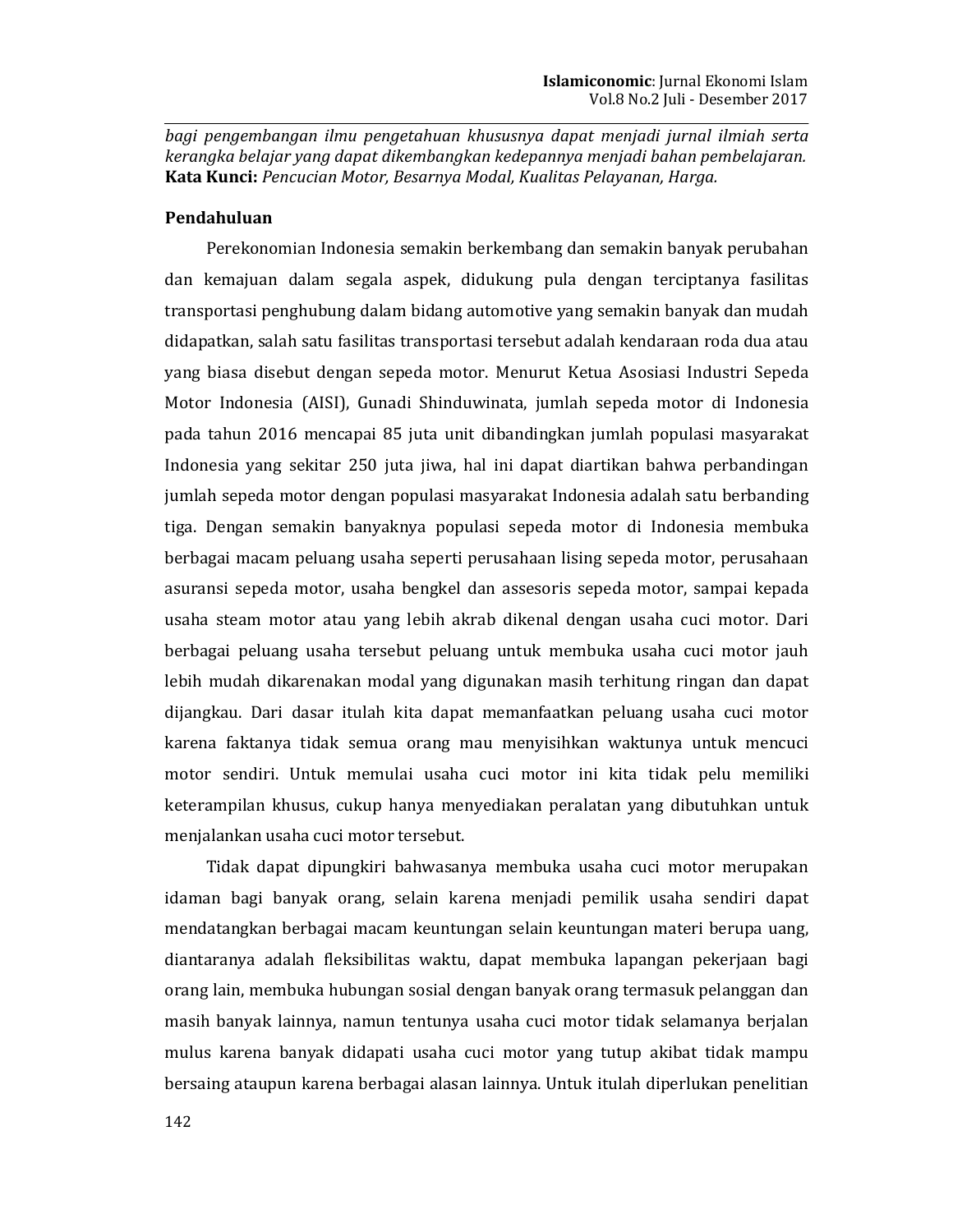yang mendalam untuk dapat mengenal berbagai aspek yang sangat terkait untuk menunjang keberhasilan usaha cuci motor. Atas dasar itulah penulis berusaha menganalisa beberapa aspek yang mampu berpengaruh terhadap keberhasilan usaha cuci motor, diantaranya adalah besarnya modal, kualitas pelayanan dan harga.

Modal merupakan aspek penting dalam memulai usaha cuci motor, banyak orang yang ingin memulai usaha ini namun terbentur karena tidak memiliki modal, walaupun ada yang mengatakan bahwa modal bukanlah segala-galanya dalam sebuah usaha namun perlu dipahami bahwa modal dalam memulai suatu usaha sangatlah diperlukan. Modal dapat didefiniskan sebagai harta benda yang dapat digunakan untuk menghasilkan sesuatu yang menambah kekayaan (Listyawan Ardi Nugraha, 2011:9). Modal dapat diperoleh dengan berbagai macam cara seperti hasil usaha sendiri dari hasil menabung, mencari modal dari investor, meminjam uang dari Bank ataupun sistem partnership. Usaha cuci motor tidaklah memerlukan banyak biaya, cukup dengan mengeluarkan modal awal sebesar 5 juta rupiah kita sudah dapat membuka usaha cuci motor, dimana modal awal tersebut digunakan sebesar 2 juta untuk membuat kanopi atau pondokan cuci dan sisanya sebesar 3 juta untuk membeli alat Kompressor dan alat steam, sedangkan modal variabel tidaklah terlalu besar, dengan mengeluarkan uang sebesar 400 ribu rupiah setiap bulannya sudah mampu untuk membayar biaya listrik serta kebutuhan sehari-hari lainnya seperti sabun dan lain sebagainya.

Selain modal awal, aspek lainnya yang dapat mempengaruhi keberhasilan cuci motor adalah kualitas pelayanan dimana kepuasan pelanggan akan menjadi pengaruh yang kuat bagi keberhasilan usaha cuci motor. Kualitas pelayanan adalah upaya untuk memenuhi kebutuhan dan keinginan konsumen dan ketepatan pengiriman dalam menyeimbangkan harapan konsumen (Tiiptono, 2010). Dari definisi tersebut dapat di artikan bahwa kualitas pelayanan adalah upaya terhadap pemenuhan harapan dari pelanggan. Kualitas pelayanan dapat diartikan juga sebagai setiap tindakan atau kegiatan yang ditawarkan oleh satu pihak kepada puhak lain yang tidak berwujud (Kotler, 2012). Dari definisi tersebut berarti kualitas pelayanan merupakan sesuatu yang tidak berbentuk konkret sebagai produk namun merupakan jasa atau service yang memiliki nilai dan berpengaruh terhadap pihak tertentu. Kualitas pelayan merupakan aspek yang dianalisa dalam penelitian ini karena besarnya keinginan dan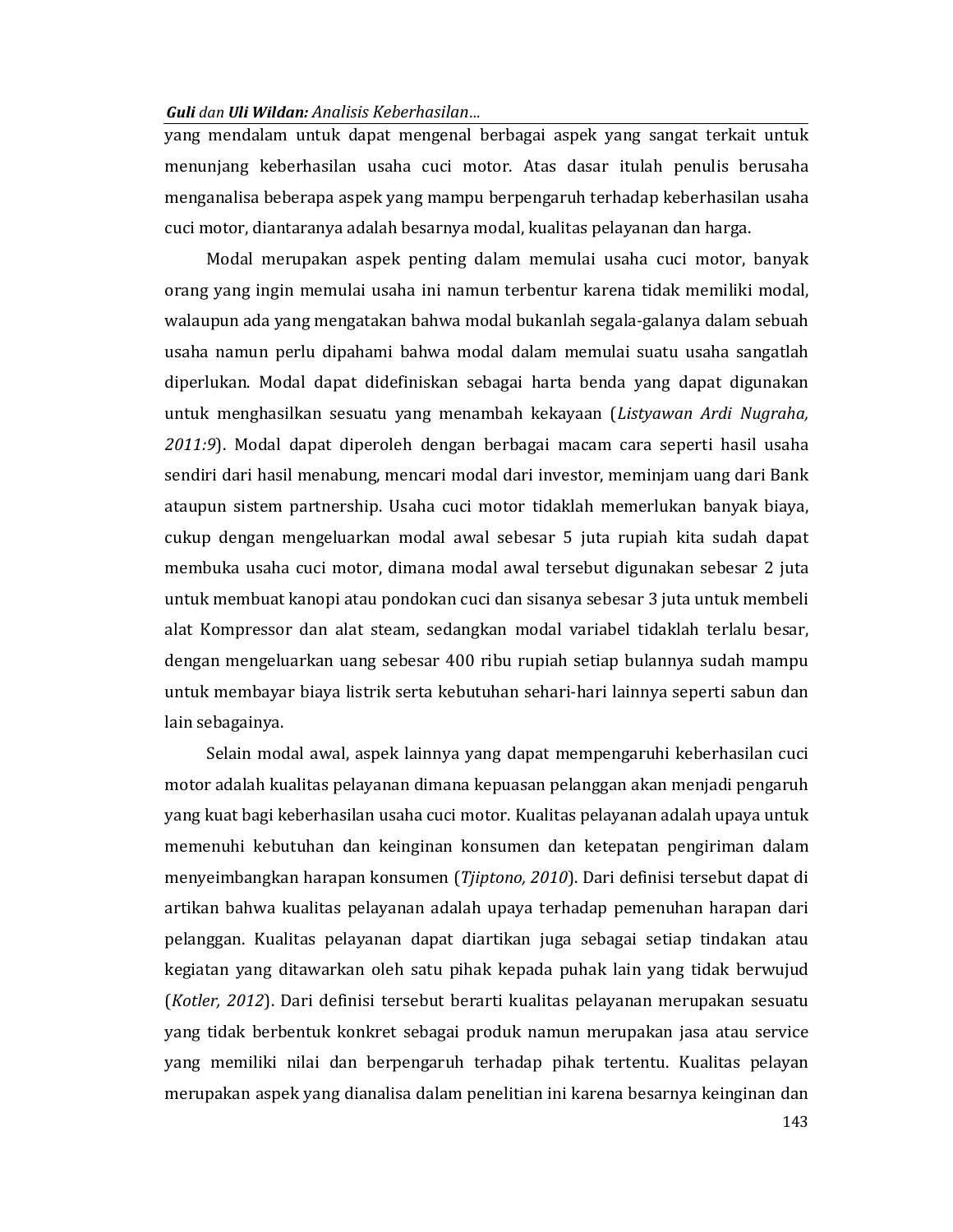harapan pelanggan untuk menggunakan jasa cuci motor sangat beragam seperti kecepatan waktu pencucian, kebersihan dari pencucian motor dan lain sebagainya.

Faktor keberhasilan lainnya dari usaha cuci motor yang dianalisa adalah harga, dimana harga adalah nilai uang yang harus dikeluarkan untuk mendapatkan produk atau jasa yang diinginkan (Henry Simamora, 2002). Harga merupakan sesuatu yang bernilai bagi kedua belah pihak baik produsen maupun konsumen. Persaingan bisnis saat ini untuk dapat menarik konsumen tidak dapat dilepaskan dari persaingan harga. Biasanya harga yang harus dibayarkan oleh konsumen untuk sekali cuci motor di Kota Serang berkisar antara Rp. 10.000,- sampai dengan Rp. 12.000,- Namun ada juga yang mematok harga lebih dari itu namun tentunya dengan memberikan kualitas pelayan yang sedikit lebih kepada konsumennya.

Penelitian ini bertujuan untuk mengetahui pengaruh besarnya modal terhadap keberhasilan usaha cuci motor di Kota Serang. Pengaruh kualitas pelayanan terhadap keberhasilan usaha cuci motor di Kota Serang. Pengaruh harga terhadap keberhasilan usaha cuci motor di Kota Serang. Pengaruh besarnya modal, kualitas pelayanan dan harga secara bersama-sama terhadap keberhasilan usaha cuci motor di Kota Serang. Penelitian ini dilakukan selama 5 bulan terhitung mulai Januari 2017 sampai dengan Mei 2017, adapun tempat penelitian dilakukan di 4 Kecamatan dari 6 Kecamatan yang ada di Kota Serang, dimana Kota Serang merupakan Ibukota Provinsi Banten.

# **Kajian Pustaka**

#### **Konsep UMKM**

Saat ini masih banyak orang yang memandang UMKM sebelah mata, padahal tidak dapat dipungkiri bahwa UMKM adalah salah satu penopang kemajuan perekonomian Nasional yang sangat vital dimana salah satu contohnya adalah saat teriadinya krisis moneter pada tahun 1997 dimana banyak perusahaan besar tumbang satu persatu namun justru bisnis UMKM banyak yang mampu bertahan dan menjadi tulang punggung disaat itu, bahkan menjadi salah satu jenis usaha yang mampu mengentaskan kemiskinan.

Di Indonesia UMKM diatur melalui Undang-undang Nomor 20 Tahun 2008, melalui peaturan tersebut maka dapat dibedakan jenis-jenis usaha mikro, kecil dan menengah berdasarkan atas perbedaan usaha atau jumlah aktiva yang dimiliki.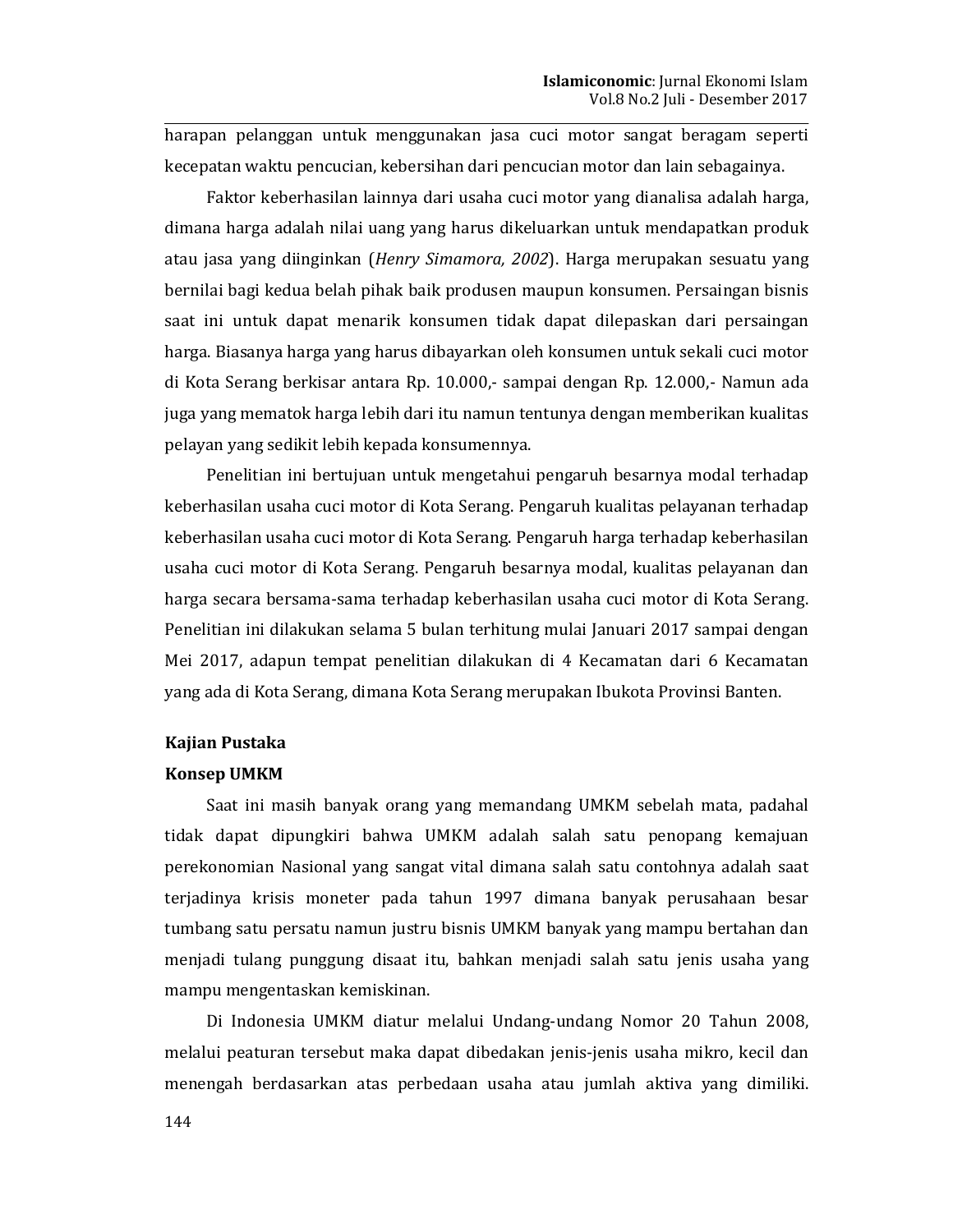Secara umum ciri-ciri dari UMKM adalah usaha yang manajemennya berdiri sendiri, modal disediakan sendiri, daerah pemasarannya lokal, aset perusahannya kecil dan jumlah karyawan yang dipekerjakan terbatas dengan berasaskan kebersamaan, ekonomi yang demokratis, kemandirian, keseimbangan kemajuan, berkelanjutan, efisiensi keadilan, serta kesatuan ekonomi nasional.

# **Konsep Produsen**

Konsep Produsen sebagai pelaku usaha di Indonesia di atur didalam Undangundang Nomor 8 Tahun 1999 pasal 1 ayat 3 dimana yang dimaksud pelaku usaha adalah setiap orang perorangan atau badan usaha baik yang berbentuk badan hukum maupun bukan badan hukum yang didirikan dan berkedudukan dalam wilayah hukum Republik Indonesia, baik sendiri maupun bersama-sama melalui perjanjian menyelenggarakan kegiatan usaha dalam berbagai kegiatan ekonomi.

Menurut Abdulkadir Muhammad (2014), pengusaha diartikan sebagai orang yang menjalankan suatu usaha, baik sendiri maupun dengan bantuan pekerja lainnya. Sedangkan konsep menurut Ikatan Sarjana Ekonomi Indonesia (ISEI) yang dimaksud dengan produsen adalah pelaku usaha yang membuat, memproduksi barang atau jasa dari barang atau jasa lainnya.

Didalam menjalankan usahanya setiap pelaku usha wajib mengikuti peraturan yang berlaku di Indonesia yang diatur kedalam Undang-undang perlindungan Konsumen Nomor 8 Tahun 1999 pasal 6 yang menyebutkan secara detail tentang hak dan kewajiban dari pelaku usaha. Secara singkat hak dari setiap pelaku usaha adalah Hak untuk menerima pembayaran sesuai dengan nilai barang/jasa yang diperdagangkan, Hak untuk mendapat perlindungan hukum dari tindakan konsumen yang beritikad tidak baik, Hak untuk pembelaan diri sepatutnya didalam penyelesaian hukum sengketa konsumen, Hak untuk rehabilitasi nama baik jika kerugian konsumen tidak disebabkan oleh baang/jasa yang diperdagangkan, Hak-hak yang diatur dalam peraturan perundang-undangan lainnya.

Hak-hak pelaku usaha juga diimbangi dengan kewajiban yang harus dilakukan oleh pelaku usaha kepada konsumennya antara lain sebagai berikut : Beritikad baik dalam melakukan kegiatan usahanya, memberikan informasi yang benar, jelas dan jujur mengenai kondisi dan jaminan barang/jasa serta memberikan penjelasan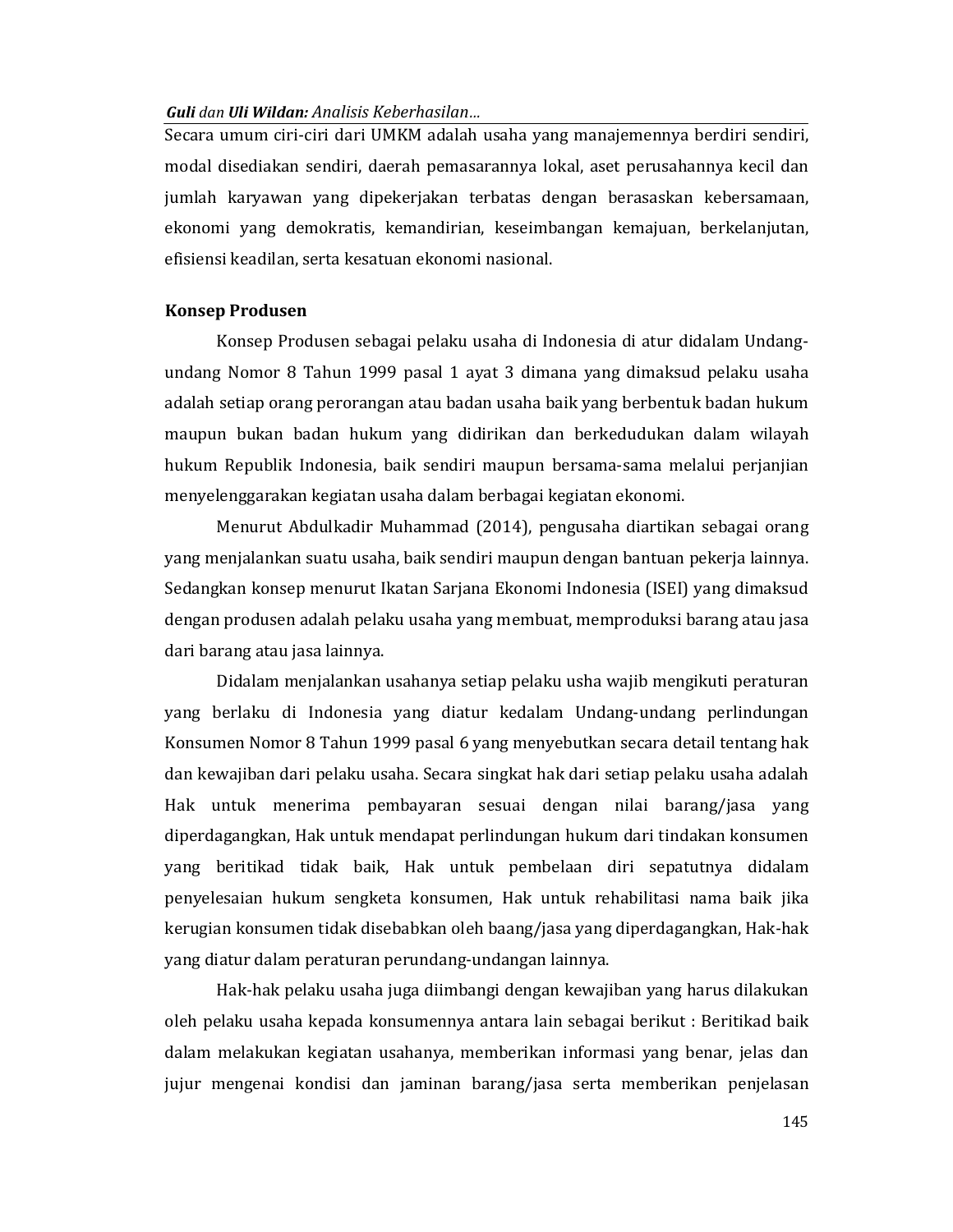mengenai cara penggunaan, perbaikan dan pemeliharaan, selanjutnya adalah memperlakukan atau melayanai konsumen konsumen secara benar dan jujur serta tidak diskriminatif, menjamin kualitas barang/jasa yang diperdagangkan sesuai dengan standar kualitas yang berlaku, memberikan kesempatan kepada konsumen untuk menguji dan memberi jaminan atas barang/jasa yang diperdagangkan, memberikan kompensasi atas kerugian konsumen apabila disebabkan oleh penggunaan, pemakaian, pemanfaatan barang/jasa yang diperdagangkan oleh pelaku usaha, memberikan kompensasi apabila barang/jasa yang diterima atau dimanfaatkan konsumen tidak sesuai dengan perjanjian.

## **Konsep Konsumen**

Menurut Undang-undang perlindungan Konsumen Nomor 8 Tahun 1999 pasal 1 ayat 2 istilah konsumen dibagi menjadi konsumen akhir dan konsumen antara. Konsumen akhir adalah pengguna atau pemanfaatan akhir dari suatu produk, sedangkan konsumen antara adalah konsumen yang menggunakan suatu produk sebagai bagian dari proses produksi lainnya. Sedangkan menurut AZ. Nasution (2013) pengertian Konsumen dibagi menjadi tiga bagian antara lain Konsumen dalam arti umum yaitu pemakai, pengguna atau pemanfaat barang/jasa, Konsumen antara yaitu pemakai, pengguna atau pemanfaat barang/jasa untuk diperdagangkan kembali dengan tujuan komersil, dan yang terakhir adalah Konsumen akhir yaitu pemakai, pengguna atau pemanfaat barang/jasa untuk digunakan sendiri. Sedangkan menurut Kotler (2012) Konsumen adalah semua individu dan rumah tangga yang membeli atau memperoleh barang atau jasa untuk di konsumsi pribadi.

# Karakteristik Konsumen

Karakteristik konsumen menurut Shiffman dan Kanuk (2000) adalah perilaku atau karakter konsumen dalam mencari, membeli, menggunakan, mengevaluasi dan mengambil keputusan terhadap produk/jasa dengan tujuan untuk dapat memuaskan mereka. Sedangkan faktor-faktor yang dapat mempengaruhi perilaku konsumen adalah faktor budaya, sosial, pribadi dan psikologis.

Karakteristik konsumen sangat berpengaruh dalam hal pemilihan produk/jasa karena merupakan pendorong seseorang untuk melakukan pembelian terhadap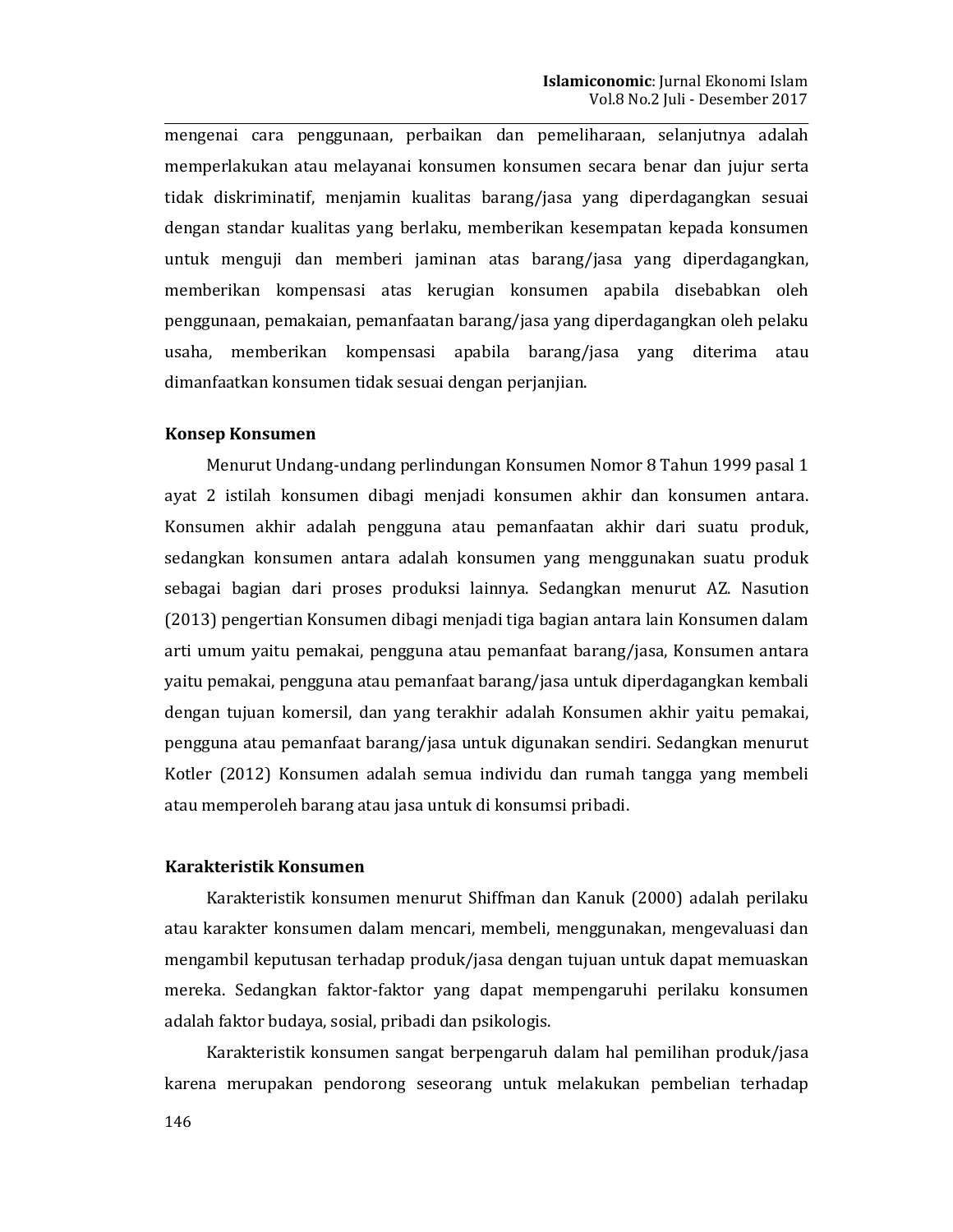barang/jasa. Jika dihubungkan dengan usaha cuci motor maka perilaku konsumen tidak luput dari faktor yang mendorong seseorang untuk mencuci motornya di tempat steam motor namun tentunya dengan berbagai macam alasan yang berbedabeda.

## **Konsep Jasa**

Jasa menurut Kotler (2012) adalah setiap tindakan atau kinerja yang ditawarkan oleh satu pihak ke pihak yang lain yang secara prinsip tidak berwujud dan tidak menyebabkan perpindahan kepemilikan, produksi jasa dapat terikat atau tidak terikat pada satu produk (fisik). Jasa pada dasarnya adalah seluruh aktivitas ekonomi dengan output selain produk dalam pengertian fisik, dikomsumsi dan diproduksi pada saat bersamaan, memberikan nilai tambah dan secara prinsip tidak berwujud bagi pembeli pertamanya.

Definisi jasa menurut Zeithaml dan Britner (2005) adalah seluruh aktivitas ekonomi dengan output selain produk dalam pengertian fisik, dikonsumsi dan diproduksi pada saat bersamaan, memberikan nilai tambah dan secara prinsip tidak berwujud (*intangible*) bagi pembeli pertamanya

#### **Konsep Modal**

Menurut Kamus Besar Bahasa Indonesia dalam Listyawan Ardi Nugraha (2011:9) modal usaha adalah uang yang dipakai sebagai pokok (induk) untuk berdagang, melepas uang, dan sebagainya; harta benda (uang, barang, dan sebagainya) yang dapat dipergunakan untuk menghasilkan sesuatu yang menambah kekayaan. Modal dalam pengertian ini dapat di interpretasikan sebagai sejumlah uang yang digunakan dalam menjalankan kegiatan-kegiatan bisnis. Banyak kalangan yang memandang bahwa modal uang bukanlah segala-galanya dalam sebuah bisnis.

Namun perlu dipahami bahwa uang dalam sebuah usaha sangat diperlukan. Yang menjadi persoalan di sini bukanlah penting tidaknya modal, karena keberadaannya memang sangat diperlukan, akan tetapi bagaimana mengelola modal secara optimal sehingga bisnis yang dijalankan dapat berjalan lancar (Amirullah, 2005:7). Menurut Bambang Riyanto (1997:19) pengertian modal usaha sebagai ikhtisar neraca suatu perusahaan yang menggunakan modal konkrit dan modal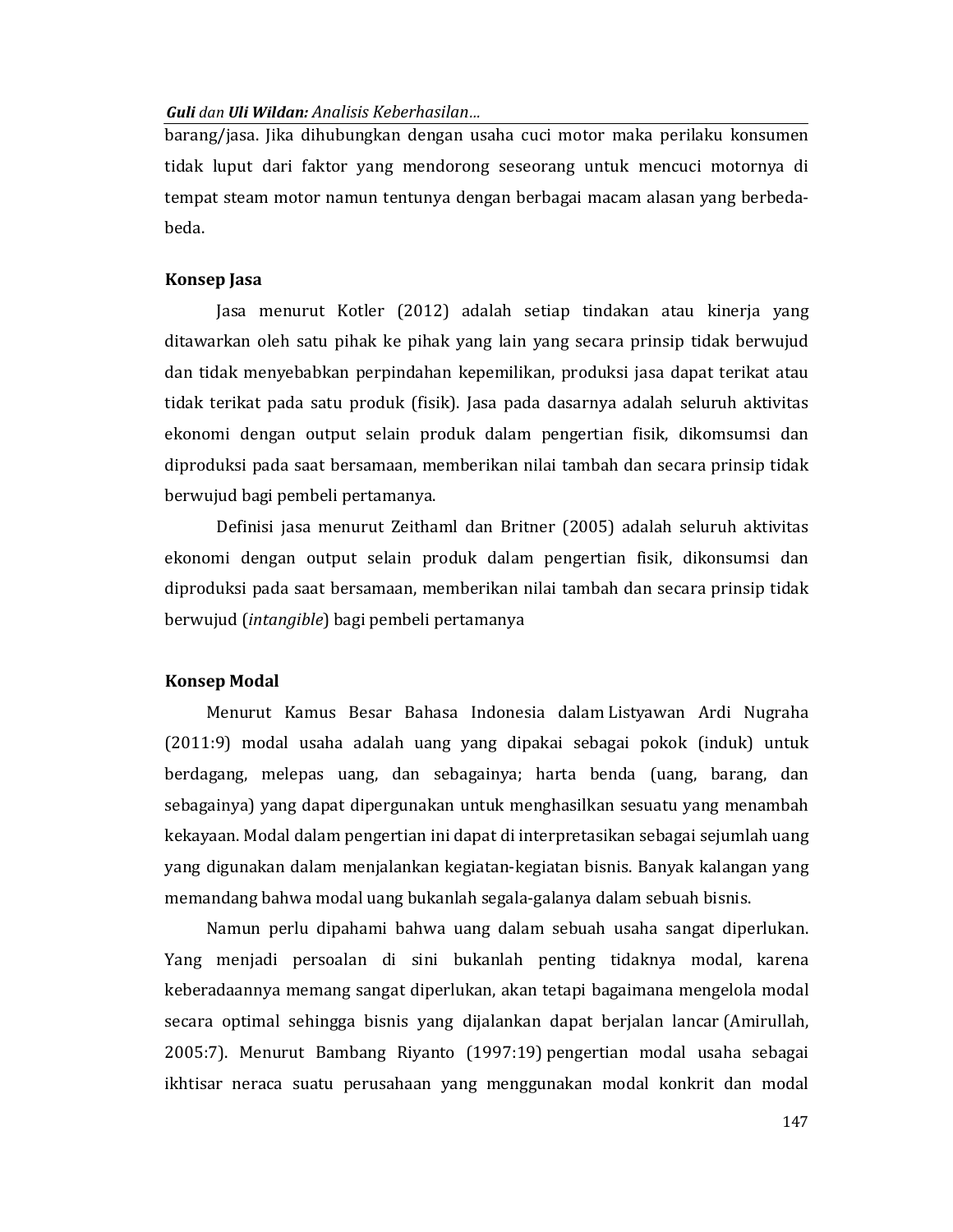abstrak. Modal konkrit dimaksudkan sebagai modal aktif sedangkan modal abstrak dimaksudkan sebagai modal pasif.

# Konsep Kualitas Pelayanan

Pengertian kualitas pelayanan menurut Suwithi dalam Anwar (2002:84) adalah mutu dari pelayanan yang diberikan kepada pelanggan, baik pelanggan eksternal internal maupun pelanggan berdasarkan standar prosedur pelayanan. Kemudian menurut Kotler (2012:25), kualitas pelayanan merupakan totalitas dari bentuk karakteristik barang dan jasa yang menunjukkan kemampuannya untuk memuaskan kebutuhan pelanggan, baik yang nampak jelas maupun yang tersembunyi. Bagi perusahaan yang bergerak di sektor jasa, pemberian pelayanan yang berkualitas pada pelanggan merupakan hal mutlak yang harus dilakukan apabila perusahaan ingin mencapai keberhasilan.

Menurut Fitzsimmons bersaudara dalam Sulastiyono  $(2011:35-36)$ menjelaskan bahwa kualitas pelayanan adalah sesuatu yang kompleks, dan tamu akan menilai kualitas pelayanan melalui lima prinsip dimensi pelayanan sebagai ukuranya, yaitu sebagai berikut,

- 1. Reliabilitas *(Reliability)* adalah kemampuan untuk memberikan secara tepat dan benar jenis pelayanan yang telah dijanjikan kepada tamu.
- 2. Responsif (Responsiveness), yaitu kesadaran atau keinginan untuk cepat bertindak membantu tamu dan memberikan pelayanan yang tepat waktu.
- 3. Kepastian/jaminan (Assurance), adalah pengetahuan dan kesopan santunan serta kepercayaan diri para pegawai. Dimensi assurance memiliki ciri-ciri : kompetensi untuk memberikan pelayanan, sopan dan memiliki sifat respek terhadap tamu.
- 4. Empati (Empathy), memberikan perhatian individu tamu secara khusus. Dimensi empathy ini memiliki ciri-ciri : kemauan untuk melakukan pendekatan, memberikan perlindungan dan usaha untuk mengerti keinginan, kebutuhan dan perasaan tamu.
- 5. Nyata (Tangibles), yaitu sesuatu yang nampak atau yang nyata, yaitu : penampilan para pegawai, dan fasilitas-fasilitas pisik, lainnya seperti peralatan dan perlengkapan yang menunjang pelaksanaan pelayanan.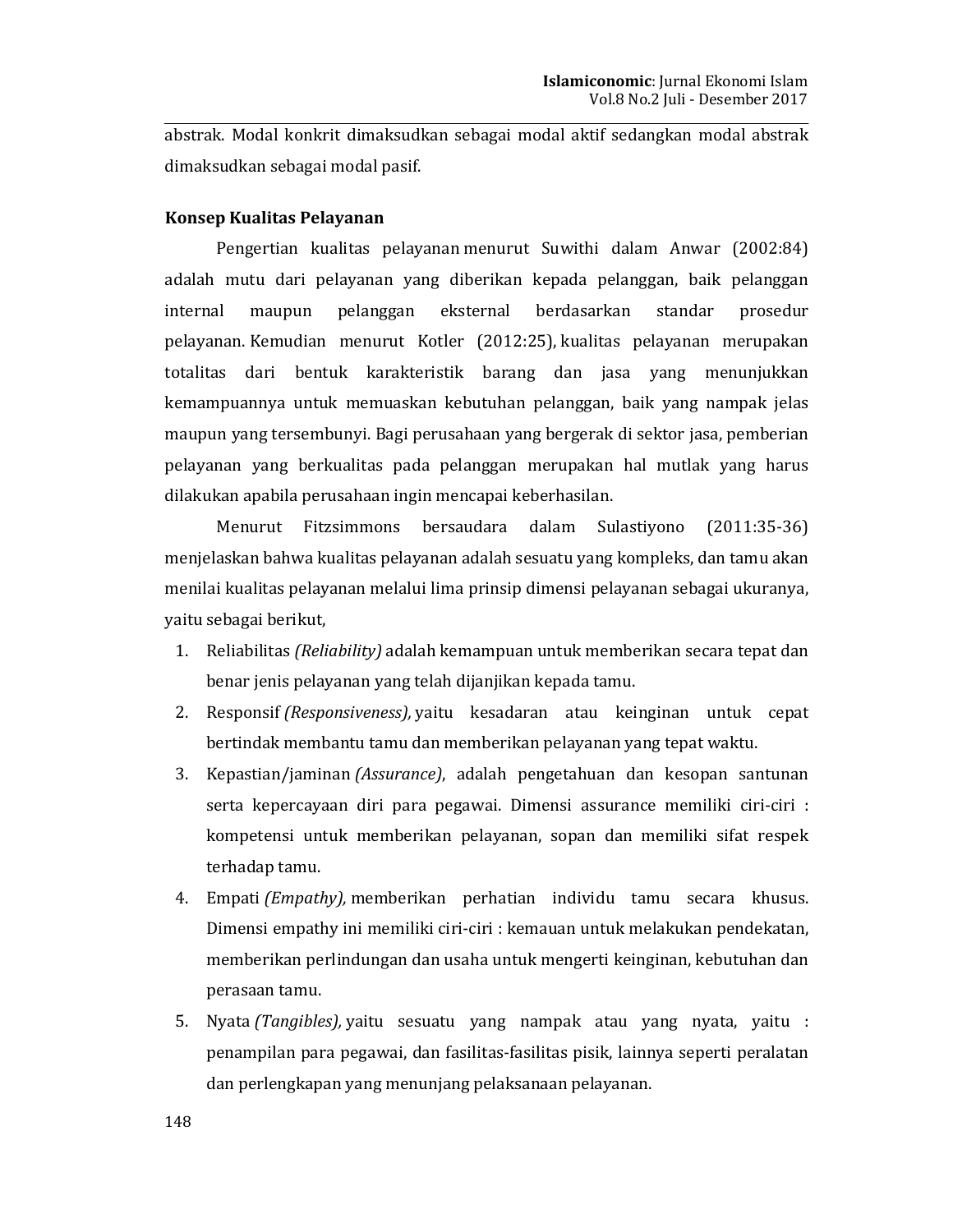#### **Konsep Harga**

Harga merupakan suatu nilai yang dibuat untuk menjadi patokan nilai suatu barang. Menurut Djasmin Saladin (2001) harga merupakan salat tukar yang digunakan untuk mendapatkan produk atau jasa dengan sejumlah uang. Basu Swastha & Irawan (2005), harga ialah sesuatu yang dibutuhkan untuk mendapatkan suatu kombinasi antara pelayanan ditambah produk dengan membayar jumlah uang yang sudah menjadi patokan. Menurut Buchari Alma (2002) harga merupakan sebuah nilai yang ditentukan untuk suatu barang maupun jasa yang ditentukan dengan uang. Henry Simamora (2002), harga ialah nilai uang yang harus dikeluarkan untuk mendapatkan produk atau jasa yang diinginkan. · Tjiptono (2002), harga adalah ukuran moneter yang dapat ditukarkan untuk mendapatkan hak atas suatu barang atau pemakaian layanan jasa.

Berdasarkan pengertian harga menurut para ahli diatas dapat disimpulkan bahwa harga adalah nilai uang yang ditentukan secara global yang harus dikeluarkan oleh seseorang untuk mendapatkan suatu produk atau pelayanan jasa yang diinginkan. Peranan harga tak lepas dari proses jual beli suatu produk atau jasa. Harga membantu konsumen untuk menentukan seseorang akan membeli barang atau tidak.

## Kerangka Pemikiran

Dengan melihat kepada variabel penelitian yang di uji antara lain besarnya modal, kualitas pelayanan dan harga maka dapat ditarik hal-hal yang dapat menjadi indikator penunjang dari masing-masing variabel uji tersebut adalah sebagai berikut.

Untuk besarnya modal memiliki indikator-indikator seperti syarat awal untuk memulai usaha, menentukan kestrategisan lokasi usaha, menentukan luas tempat pencucian, menentukan strategi pemasaran, menentukan prasarana penunjang, fasilitas prasarana, pengaruh dalam kemudahan perizinan usaha, motivasi bagi karyawan dalam bekerja. Sedangkan indikator untuk kualitas pelayanan meliputi, keramahan dan kesopanan, kecepatan waktu pencucian, kebersihan hasil cuci, kenyamanan ruang tunggu, keamanan tempat, keteraturan segi antrian, kebersihan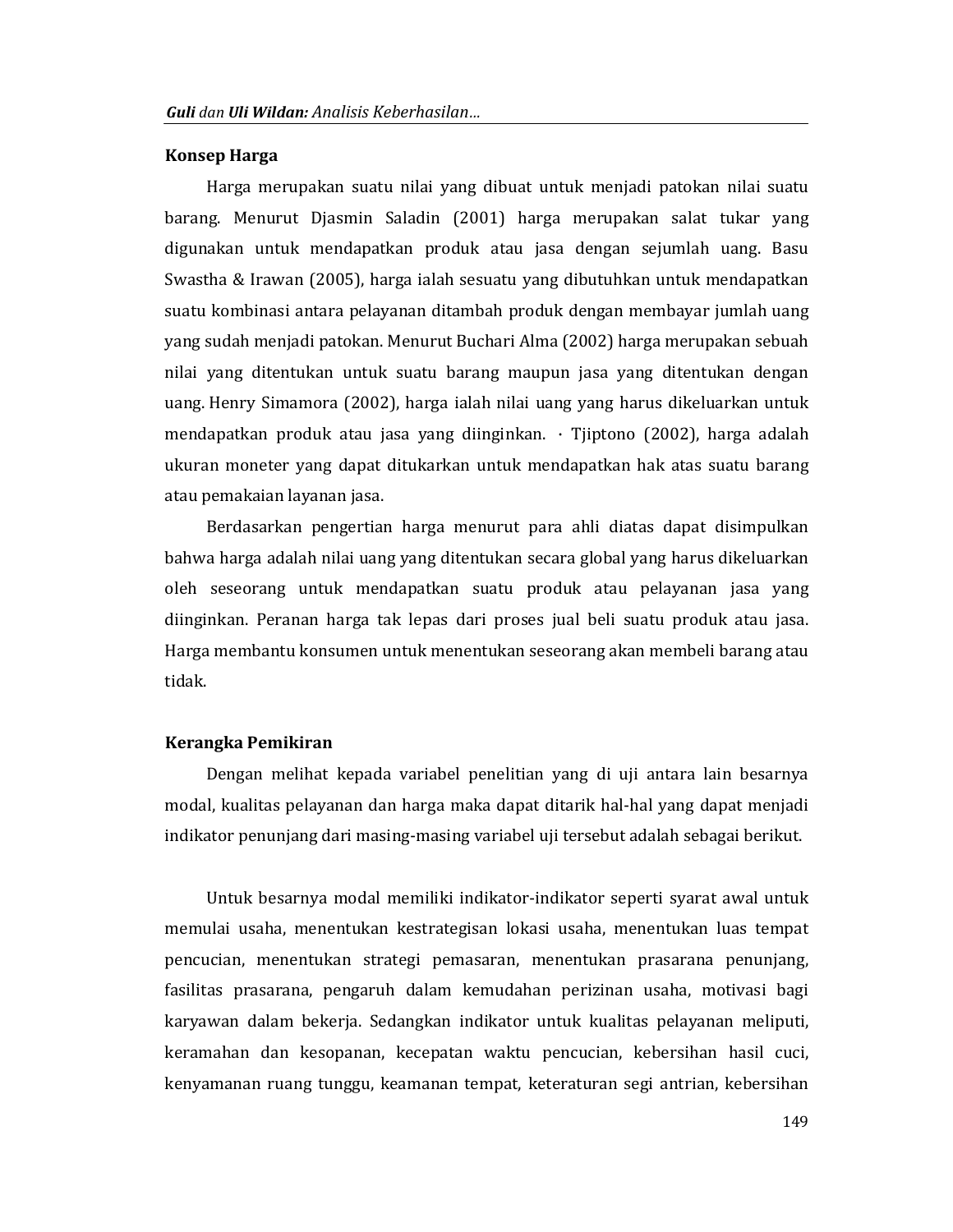dan kerapihan tempat. Adapun infikator untuk harga antara lain keterjangkauan harga, kesesuaian harga dengan kualitas cuci, bonus untuk keterulangan cuci. Sedangkan untuk indikator keberhasilan usaha steam motor dilihat dari adanya peningkatan jumlah konsumen, peningkatan pendapatan usaha, perluasan tempat usaha, perbaikan sarana prasarana, kualitas alat terjaga, titik impas tercapai dan karyawan memiliki loyalitas.

# **Hipotesis Penelitian**

- $H_1$ : Terdapat pengaruh yang signifikan antara besarnya modal terhadap keberhasilan usaha cuci motor yang ada di Kota Serang;
- H<sub>2</sub> : Terdapat pengaruh yang signifikan antara kualitas pelayanan terhadap keberhasilan usaha cuci motor di Kota Serang;
- H<sub>3</sub>: Terdapat pengaruh yang signifikan antara harga dengan keberhasilan usaha cuci motor yang ada di Kota Serang.
- $H_4$ : Terdapat pengaruh yang signifikan antara besarnya modal, kualitas pelayanan dan harga terhadap keberhasilan usaha cuci motor di Kota Serang.

# **Metode Penelitian**

Dalam penelitian ini penulis melakukan pengumpulan data yang berupa informasi yang berhubungan dengan masalah yang akan diteliti. hipotesis yang akan digunakan adalah hipotesis bersifat *deskriptif* dan verifikatif. Penelitian deskriptif adalah penelitian yang dilakukan untuk mengetahui nilai variabel mandiri, baik suatu variabel atau lebih tanpa membuat perbandingan, atau menghubungkan dengan variabel yang lain. Sedangkan yang dimaksud dengan penelitian verifikatif adalah suatu penelitian yang ditujukan untuk menguji teori dan penelitian akan mencoba menghasilkan informasi ilmiah baru yaitu status hipotesa yang berupa kesimpulan apakah suatu hipotesa diterima atau ditolak. Jumlah sampel yang digunakan yaitu sebanyak 32 tempat pencucian motor serta 110 konsumen yang menggunakan jasa cuci motor tersebut.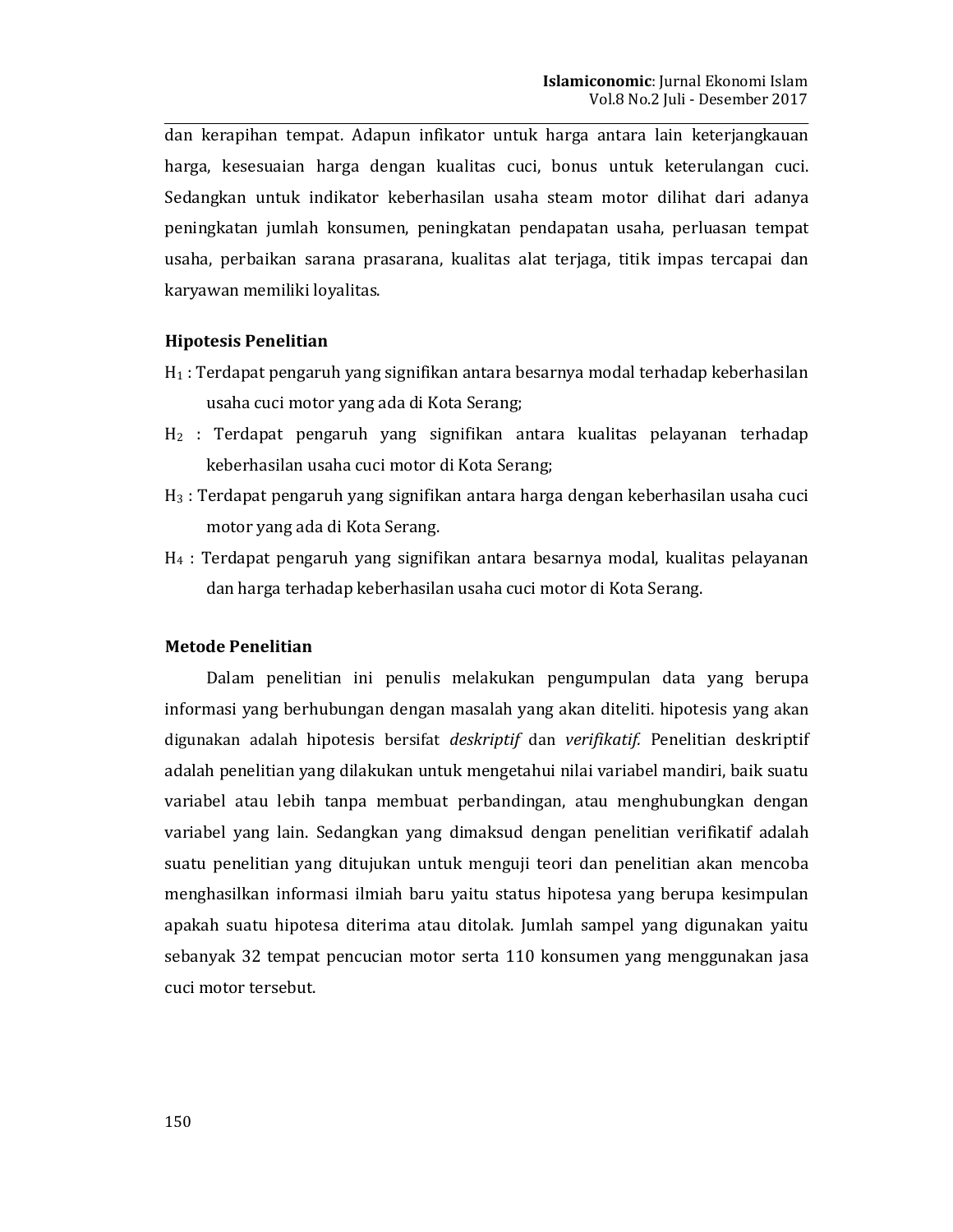#### **Hasil Penelitian**

Kota Serang merupakan Ibu Kota Provinsi Banten, Indonesia. Kota Serang dikelilingi oleh Kabupaten Serang disebelah selatan, barat dan timur dan Laut Jawa di sebelah utara. Kota Serang dulunya merupakan bagian dari Kabupaten Serang yang kemudian ditetapkan sebagai Kota otonom pada tanggal 2 November 2007 (www.serangkota.go.id). Populasi Kota Serang sampai dengan tahun 2017 sebesar 521.068 Jiwa. Dengan populasi penduduk yang cukup banyak dan kemajuan perkembangan kota serang yang semakin meningkat menjadikan usaha steam motor sebagai salah satu alternatif usaha yang berkembang subur terlebih dengan meningkatnya jumlah kendaraan roda dua di Kota Serang.

Dari hasil penilitian yang dilakukan oleh penulis dapat di simpulkan bahwa usaha steam motor di Kota Serang merupakan usaha yang dapat membuka lapangan pekerjaan hal ini terbukti dari data yang berhasil dikumpulkan bahwa jumlah pegawai yang bekerja di tempat pencucian motor minimal sebanyak 2 orang dan disetiap kelurahan dapat dipastikan terdapat usaha pencucian motor. Selain membuka lapangan pekerjaan usaha steam motor juga memberikan efek positif berantai terhadap ekonomi dengan meningkatkan taraf pendapatan masyarakat sekitar tempat usaha steam motor, karena biasanya disekitar usaha steam motor akan terdapat usaha mikro seperti warung dan tempat makanan karena biasanya konsumen yang menggunakan jasa usaha steam motor akan menghabiskan waktunya di warung sekitar tempat usaha steam motor sambil menunggu motor mereka selesai di cuci. Besarnya biaya steam motor di Kota Serang relatif terjangkau yaitu berkisar Rp. 10.000,- sampai dengan Rp. 12.000,- dimana variasi harga tersebut dipengaruhi juga oleh lokasi dan besarnya usaha steam motor, karena beberapa tempat yang di sampling oleh peneliti didapatkan usaha steam motor digabung dengan steam mobil sehingga fasilitas tempat pencucian tersebut relatif lebih besar dibandingkan dengan tempat yang hanya membuka steam motor saja. Usaha steam motor yang digabung dengan steam mobil membutuhkan modal yang relatif lebih besar karena fasilitas dan peralatan yang dibutuhkan juga lebih banyak dari tempat yang hanya membuka steam motor, namun disisi lain jumlah karyawan yang dipekerjakan juga lebih banyak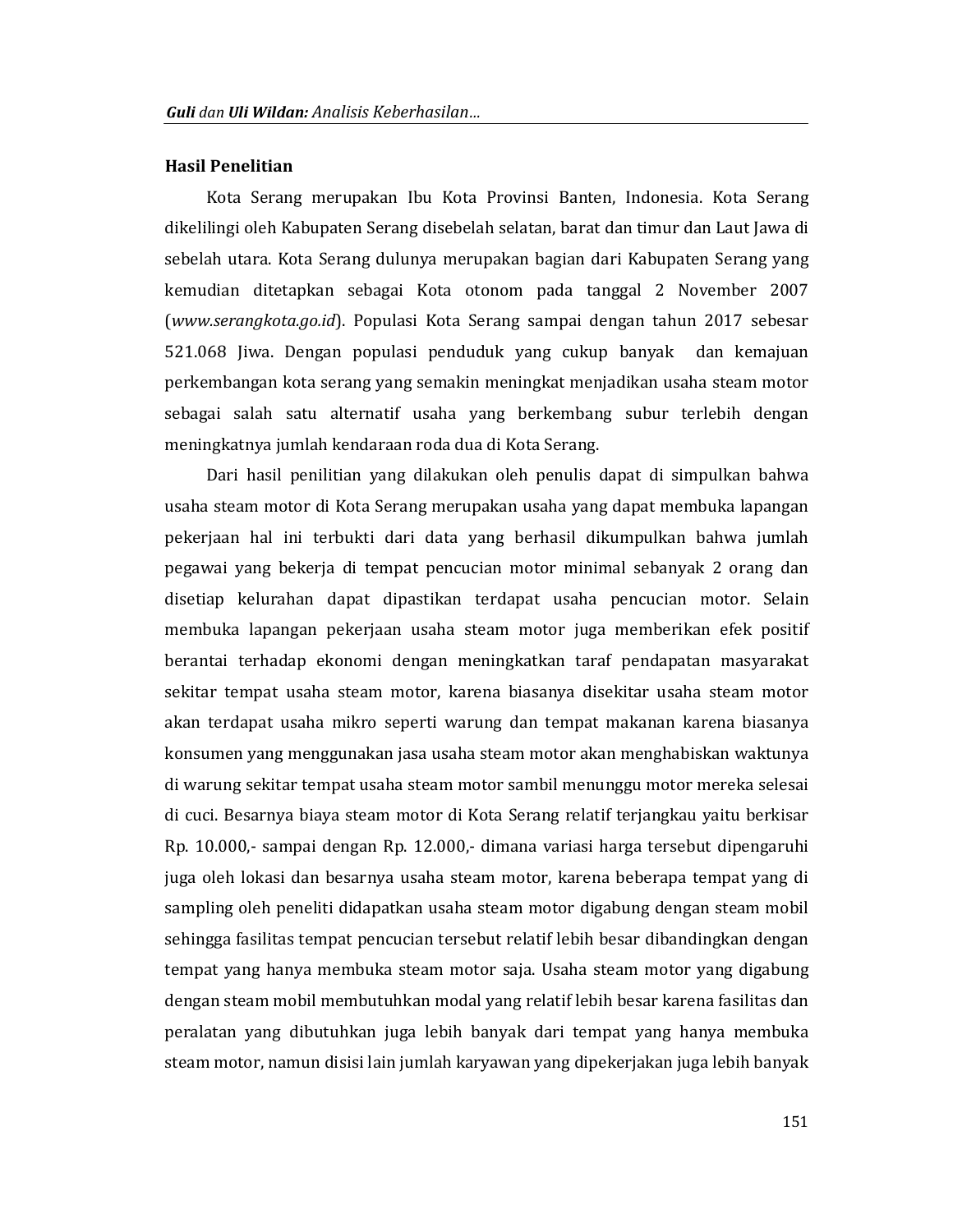dan bahkan dari salah satu tempat yang penulis jadikan sample ada yang mempekerjakan sebanyak 10 orang karyawan.

| <b>S</b> | Nama Steam                 | Kelurahan       | Kecamatan | Tahun Berdiri | Kepemilikikan Tempat | Jenis Badan Usaha | Modal Awal (Juta)      | Luas Tempat Usaha (m <sup>2</sup> ) | Konsumen Terbanyak dalam 1 Hari | Konsumen Paling sedikit dalam 1<br>hari | Rata-Rata Konsumen Per Hari | Jumlah Alat Steam | <b>Jumlah Karyawan</b> |
|----------|----------------------------|-----------------|-----------|---------------|----------------------|-------------------|------------------------|-------------------------------------|---------------------------------|-----------------------------------------|-----------------------------|-------------------|------------------------|
| 1        | Adam Steam                 | Lontar<br>Baru  | Serang    | 2015          | Pribadi              | Perorangan        | 40                     | 18                                  | 15                              | 5                                       | 10                          | $\mathbf{1}$      | 2                      |
| 2        | Auto Clean Up              | Serang          | Serang    | 2015          | Pribadi              | Perorangan        | 20                     | 50                                  | 30                              | 5                                       | 15                          | 3                 | 4                      |
| 3        | <b>Bang Bross</b><br>Steam | Sepang          | Taktakan  | 2016          | Pribadi              | Perorangan        | 5                      | 18                                  | 30                              | 15                                      | 20                          | 2                 | 2                      |
| 4        | Berkah Jaya                | Taktakan        | Taktakan  | 2014          | Pribadi              | Perorangan        | 5                      | 24                                  | 25                              | 10                                      | 20                          | 2                 | 2                      |
| 5        | Cipare Steam               | Cipare          | Cipocok   | 2013          | Pribadi              | Perorangan        | 7                      | 30                                  | 30                              | 10                                      | 15                          | $\mathbf{1}$      | 2                      |
| 6        | Delima Jaya                | Serang          | Serang    | 2014          | Pribadi              | Perorangan        | 10                     | 15                                  | 30                              | 10                                      | 22                          | 2                 | 3                      |
| 7        | Fahran Steam               | Banjar Sari     | Cipocok   | 2016          | Pribadi              | Perorangan        | 5                      | 28                                  | 22                              | 9                                       | 15                          | 2                 | 2                      |
| 8        | Fajar Wulan                | Taktakan        | Taktakan  | 2016          | Pribadi              | Perorangan        | 20                     | 32                                  | 20                              | 6                                       | 15                          | $\mathbf{1}$      | 2                      |
| 9        | Fani Steam                 | Lontar<br>Baru  | Serang    | 2013          | Pribadi              | Perorangan        | 5                      | 25                                  | 35                              | 10                                      | 15                          | 3                 | 2                      |
| 10       | Fika Steam                 | Taktakan        | Taktakan  | 2016          | Sewa                 | Perorangan        | 10                     | 50                                  | 30                              | 10                                      | 20                          | 2                 | 3                      |
| 11       | Gesit Auto<br>Service      | Cipare          | Cipocok   | 2015          | Pribadi              | Perorangan        | 12                     | 60                                  | 30                              | 10                                      | 15                          | 2                 | 2                      |
| 12       | Lampu Merah<br>Steam       | Taktakan        | Taktakan  | 2011          | Pribadi              | Perorangan        | 6                      | 30                                  | 30                              | 10                                      | 15                          | 2                 | 2                      |
| 13       | <b>Hilton Steam</b>        | Kaujon          | Serang    | 2016          | Pribadi              | Perorangan        | 15                     | 18                                  | 20                              | 7                                       | 10                          | 2                 | 2                      |
| 14       | Jimi Jaya                  | Taktakan        | Taktakan  | 2015          | Pribadi              | Perorangan        | 6                      | 30                                  | 20                              | 5                                       | 10                          | $\mathbf{1}$      | 2                      |
| 15       | Lansa Steam                | Taktakan        | Taktakan  | 2015          | Pribadi              | Perorangan        | 60                     | 10<br>00                            | 30                              | 10                                      | 20                          | 2                 | 5                      |
| 16       | Lomo Gowok                 | Gowok           | Cipocok   | 2017          | Pribadi              | Perorangan        | 50                     | 50                                  | 20                              | 5                                       | 17                          | 2                 | 2                      |
| 17       | Long Jaha                  | Lialang         | Taktakan  | 2015          | Pribadi              | Perorangan        | 5                      | 72                                  | 25                              | 7                                       | 15                          | 3                 | 3                      |
| 18       | Mahkota Steam              | Lontar<br>Baru  | Serang    | 2009          | Pribadi              | Perorangan        | 5                      | 15<br>$\mathbf{0}$                  | 80                              | 30                                      | 50                          | 2                 | $\overline{7}$         |
| 19       | Obi Steam                  | Taktakan        | Taktakan  | 2016          | Pribadi              | Perorangan        | 10                     | 32                                  | 10                              | 2                                       | 6                           | $\mathbf{1}$      | 2                      |
| 20       | Ojan Steam                 | Kaujon          | Serang    | 2017          | Pribadi              | Perorangan        | 10                     | 40                                  | 25                              | 10                                      | 15                          | $\overline{2}$    | 2                      |
| 21       | Pion Steam                 | Palima          | Curug     | 2016          | Pribadi              | Perorangan        | 10<br>$\boldsymbol{0}$ | 20<br>$\bf{0}$                      | 35                              | 10                                      | 25                          | 2                 | 10                     |
| 22       | Popy Steam                 | Kamanisan       | Curug     | 2015          | Pribadi              | Perorangan        | 5                      | 30                                  | 50                              | 3                                       | 10                          | 2                 | 5                      |
| 23       | Putra Steam                | Banjar<br>Agung | Cipocok   | 2016          | Pribadi              | Perorangan        | 10                     | 32                                  | 25                              | 7                                       | 17                          | $\mathbf{1}$      | 2                      |
| 24       | RTC Steam                  | Serang          | Serang    | 2016          | Sewa                 | Perorangan        | 6                      | 8                                   | 20                              | 8                                       | 10                          | $\mathbf{1}$      | 2                      |
| 25       | Sa'i Steam                 | Kamanisan       | Curug     | 2012          | Pribadi              | Perorangan        | 3                      | 15                                  | 30                              | 8                                       | 15                          | $\mathbf{1}$      | $\overline{4}$         |
| 26       | Sayar Steam                | Sayar           | Taktakan  | 2017          | Pribadi              | Perorangan        | 5                      | 15                                  | 30                              | 15                                      | 25                          | 2                 | 2                      |
| 27       | Sepang Steam               | Sepang          | Taktakan  | 2017          | Pribadi              | Perorangan        | 6                      | 12                                  | 40                              | 15                                      | 30                          | 2                 | 2                      |

Tabel 1. Data Tempat Steam Motor di 4 Kecamatan Kota Serang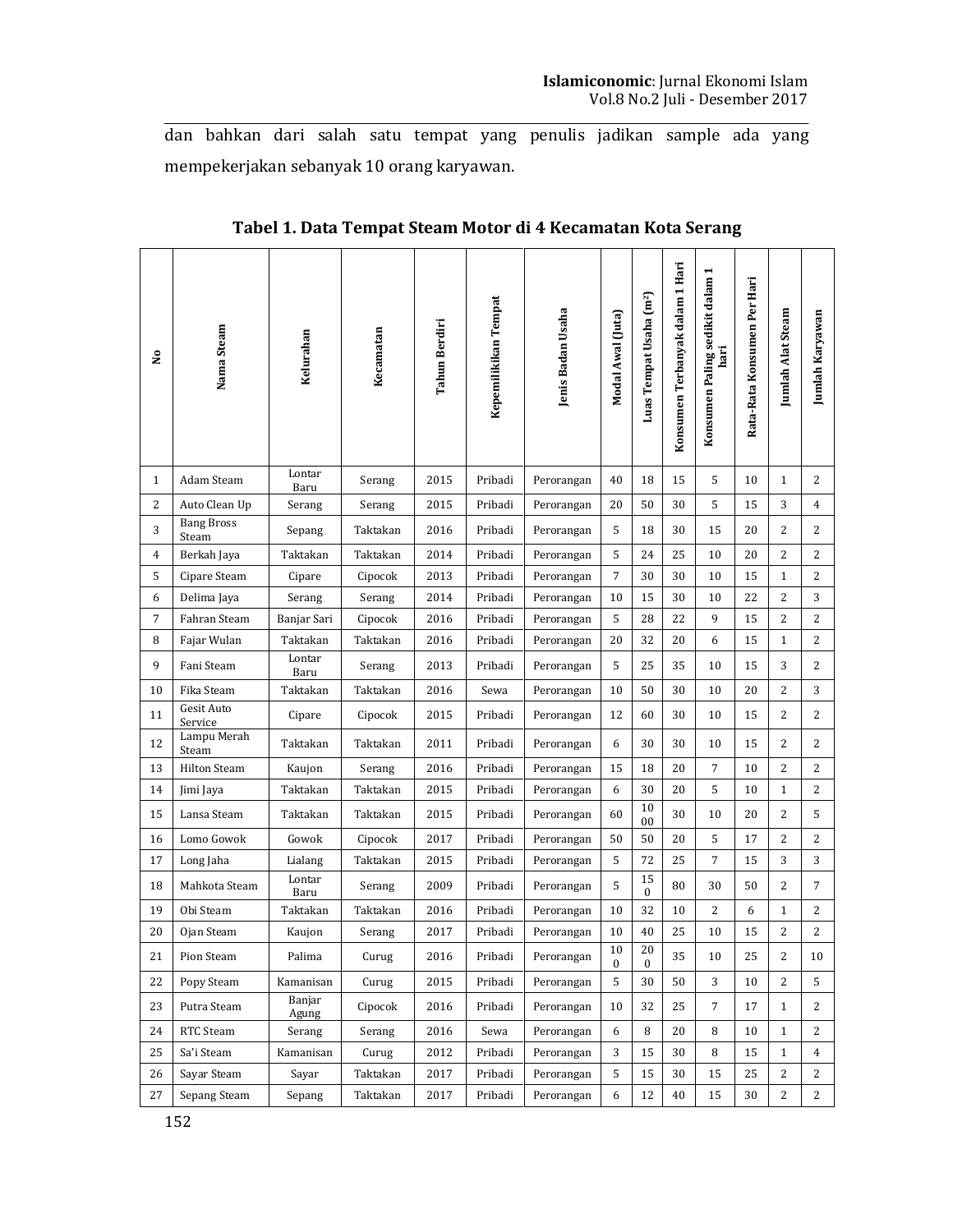| 28 | Serang Steam   | Serang   | Serang   | 2016 | Pribadi | Perorangan |    | b  | 20 | ົ  | Ω  |   |  |
|----|----------------|----------|----------|------|---------|------------|----|----|----|----|----|---|--|
| 29 | Sumber Rizki   | Taktakan | Taktakan | 2017 | Pribadi | Perorangan |    | 24 | 20 | 10 | 15 |   |  |
| 30 | Taktakan Steam | Taktakan | Taktakan | 2017 | Pribadi | Perorangan | Δ  | 15 | 20 |    | 15 |   |  |
| 31 | TBL Steam      | Sepang   | Serang   | 2017 | Pribadi | Perorangan | 20 | 16 | 50 | 20 | 30 | ົ |  |
| 32 | Yana Steam     | Serang   | Serang   | 2007 | Pribadi | Perorangan |    | 50 | 22 | 8  | 15 |   |  |

Guli dan Uli Wildan: Analisis Keberhasilan...

Sumber : Hasil data primer yang telah di kumpulkan

#### **Tahun Berdiri Tempat Steam Motor**

Berdasarkan data primer yang telah di rangkum dalam tabel 1 dapat ditarik kesimpulan dari 32 tempat usaha steam motor, tempat yang paling lama berdiri adalah responden nomor urut 32 dimana pertama kali beroperasi pada tahun 2007 yang artinya tempat steam motor tersebut telah beroperasi hampir 11 tahun, sedangkan yang baru berdiri di tahun 2009, 2011 dan 2012 masing-masing sama sebanyak 1 responden atau 3,125%, untuk tempat steam yang berdiri pada tahun 2013 dan 2014 masing-masing sama sebanyak 2 responden atau 6.25% sedangkan untuk tempat steam yang berdiri pada tahun 2015 dan 2017 masing-masing sebesar 7 responden atau 21.875% dan yang paling terbanyak adalah yang berdiri pada tahun 2016 yaitu sebanyak 10 responden atau 31.25%.

# Kepemilikan Tempat dan Jenis Badan Usaha

Berdasarkan data primer yang telah dikumpulkan pada tabel 1 dapat disimpulkan dari 32 tempat usaha steam motor yang dijadikan sample, sebanyak 31 tempat dimiliki sendiri yang artinya usaha tempat steam motor menggunakan lahan sendiri tanpa harus menyewa dan mayoritas bergabung dengan tempat tinggal pemilik, sedangkan 1 tempat steam motor memilih untuk menyewa tempat dengan alasan lokasi rumah tidak berada di pinggir jalan dan sempit sehingga harus menyewa tanah kosong yang ada di pinggir jalan raya untuk dijadikan tempat usaha steam motor. Untuk status badan hukum dan kepemilikan dari usaha steam motor seluruh responden atau 100% responden membentuk usaha steam motor mereka sebagai usaha perorangan atau pribadi, hal ini dikarenakan modal yang dibutuhkan tidak terlalu besar dan jenis usaha mereka termasuk kedalam UMKM.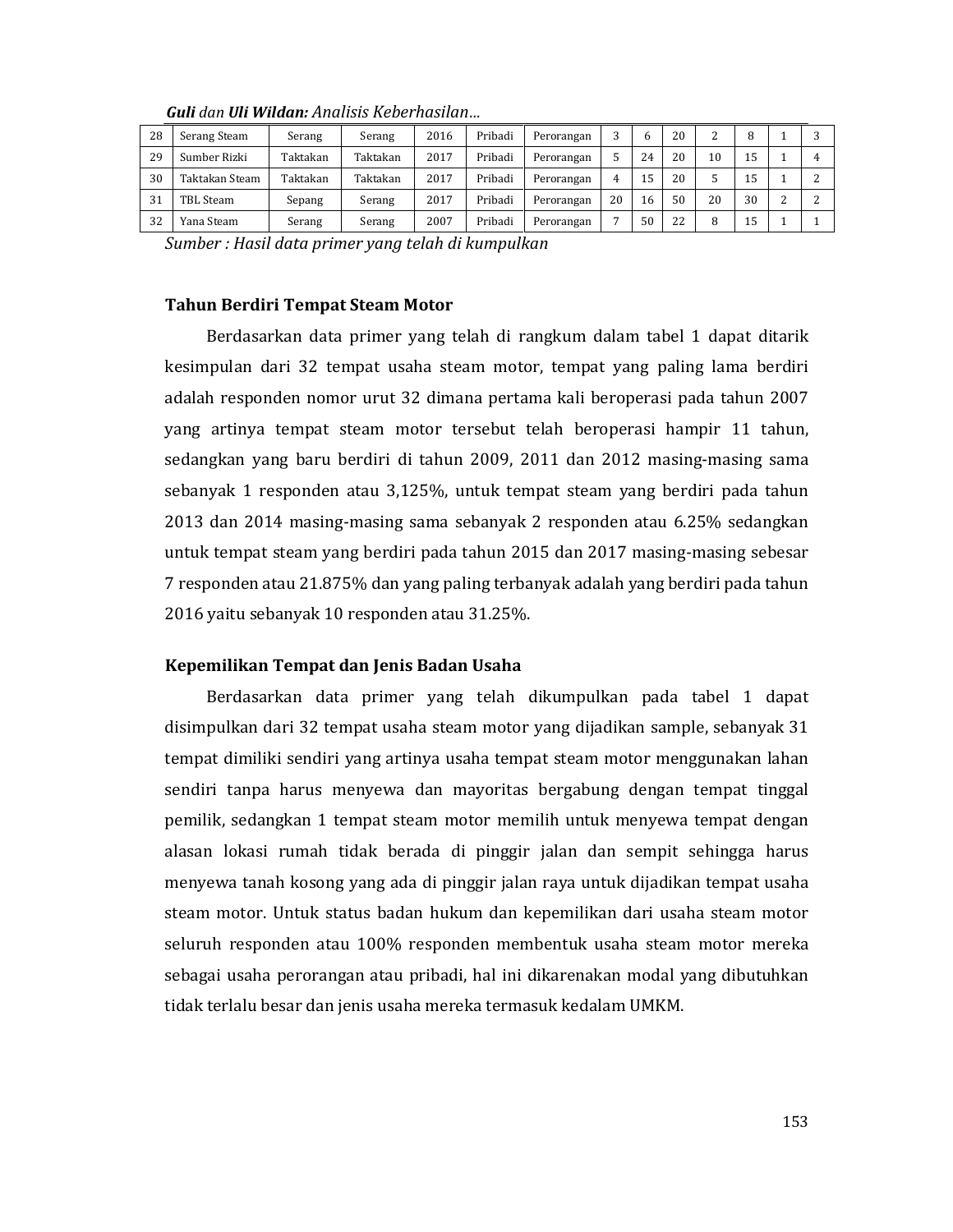#### **Besarnya Modal**

Untuk memulai usaha steam motor diperlukan modal awal yang dipergunakan sebagai fixed cost seperti pembuatan kanopi untuk tempat pencucian, membeli kompresor dan lainnya, namun dari hasil penelitian biaya tersebut tidak terlalu besar karena mayoritas responden membuat usaha steam motor mereka di lokasi rumah sehingga tidak perlu membuat infrastruktur lagi seperti kanopi jadi modal awal hanya digunakan untuk membeli peralatan steam dan kebutuhan operasional lainnya, hal ini digambarkan dengan data sebanyak 12 responden mengeluarkan modal awal dibawah 5 juta rupiah atau sekitar 38% dari total 32 responden.

Untuk tempat steam motor yang mengeluarkan modal awal 6-10 juta rupiah sebanyak 11 responden atau 34% dari total populasi, sedangkan yang mengeluarkan modal awal 11-20 juta rupiah sebanyak 5 responden atau sekitar 16%, untuk tempat usaha steam motor yang mengeluarkan modal awal diatas 20 sampai 50 juta rupiah sebanyak 2 responden atau 6.3%, sedangkan yang mengeluarkan modal diatas 50 sampai 100 juta rupiah sebanyak 2 responden atau 6.3% dari populasi.

Perbedaan besarnya modal awal yang digunakan bergantug kepada jenis tempat yang dibangun apakah semi permanen hanya dengan menggunakan terpal dan kayu atau non permanen dimana tempat usaha menggunakan bangunan kanopi tanpa batasan tembok dengan lingkungan sekitar dan yang terakhir adalah tempat steam motor permanen dimana tempat usaha dibuat dari kanopi struktur besi dan bata serta diberi pagar batasan dengan lingkungan sekitar, untuk tempat ini biasanya selain menjalankan usaha steam motor juga menjalankan usaha pencucian mobil sehingga modal awal yang digunakan juga cukup besar. Selain itu juga besarnya modal awal dipengaruhi oleh luas tempat usaha steam motor yang dibuat.

#### **Luas Tempat Usaha**

Berdasarkan hasil penelitian dilapangan yang telah dirangkum dalam tabel 1 di dapatkan kesimpulan bahwa untuk membuka temat usaha steam motor tidak membutuhkan luas tempat yang besar, hal ini digambarkan dari total 32 responden tempat steam motor sebanyak 19 responden atau 59.375% memiliki luas tempat usaha kurang dari 30 m<sup>2</sup> sedangkan yang memiliki luas tempat usaha diatas 30-60 m<sup>2</sup>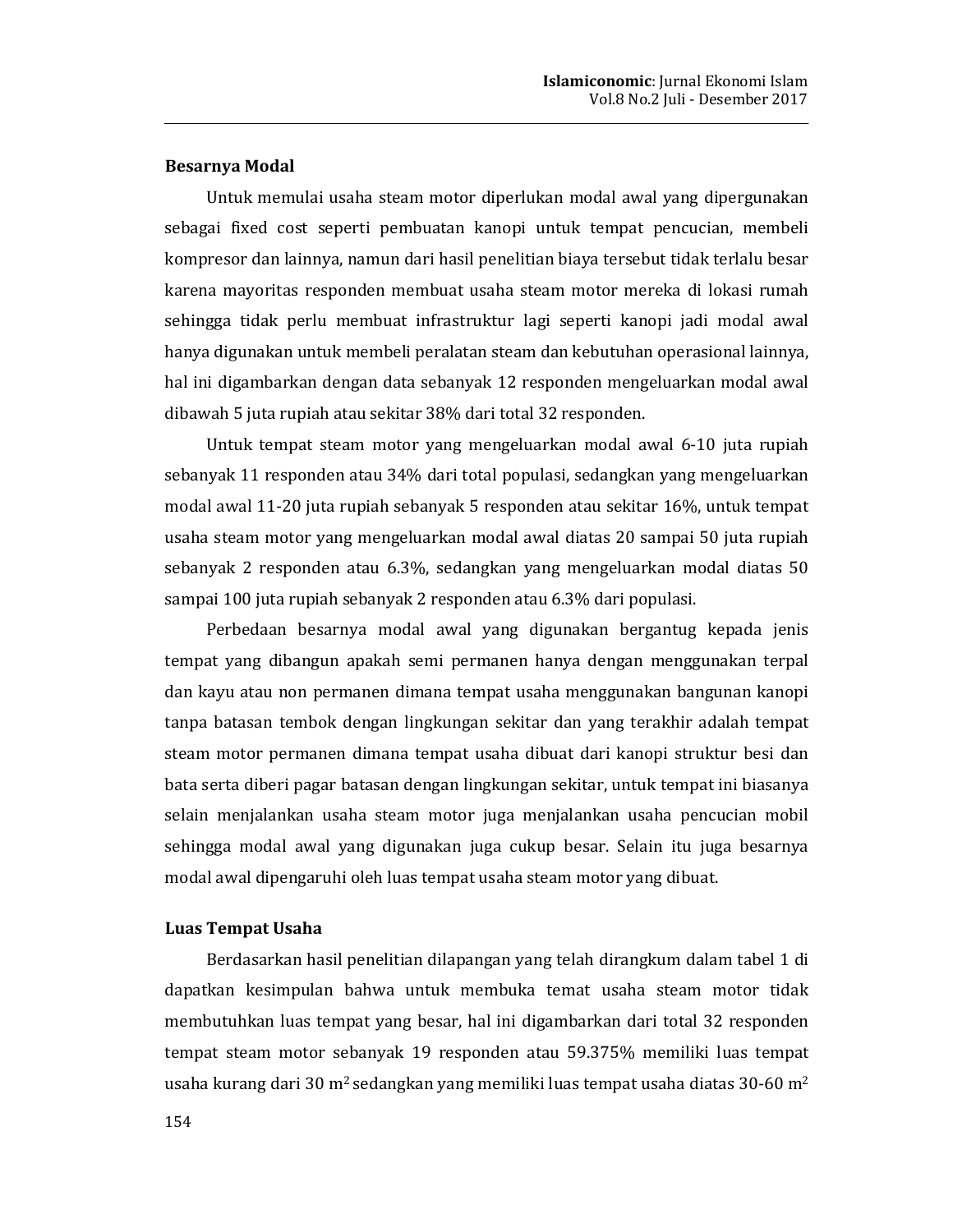sebanyak 9 responden atau 28.125%, untuk tempat usaha steam motor yang memiliki luas tempat diatas 60-150 m<sup>2</sup> sebanyak 2 responden atau 6.25% dan yang terakhir tempat steam yang luas areanya diatas 150 m<sup>2</sup> sebanyak 2 responden atau 6.25%. untuk tempat usaha yang memiliki luas tempat usaha diatas  $150m^2$ merupakan tempat usaha steam motor sekaligus juga steam mobil sehingga luas tempat usaha membutuhkan area yang lebih luas bahkan terdapat 1 responden yang memiliki luas area 1000 m<sup>2</sup>.

## **Jumlah Konsumen**

Berdasarkan tabel 1 didapatkan jumlah konsumen terbanyak tiap harinya dari masing-masing tempat usaha sangat bervariasi mulai dari 10 konsumen sampai 80 konsumen, sedangkan jumlah konsumen paling sedikit dalam satu harinya juga bervariasi mulai dari 50 konsumen sampai dengan hanya 2 konsumen dan untuk rata-rata konsumen per harinya juga bervariasi mulai dari yang hanya 6 konsumen sampai 50 konsumen. Banyaknya konsumen ini bergantung kepada luasnya area tempat usaha dan lokasi tempat usaha serta posisi atau letak strategisnya tempat usaha tersebut.

#### Jumlah Karyawan

Dari total 32 stempat steam motor yang dijadikan sample oleh penulis didapatkan banyaknya karyawan dari masing-masing tempat steam sangatlah bervariasi, mulai dari yang hanya 1 orang dimana dikerjakan langsung oleh pemilik tempat usaha sampai kepada yang mempekerjakan 10 orang karyawan. Hal ini bergantung kepada besar kecilnya tempat usaha dan jumlah konsumen yang ada. Untuk total jumlah karyawan yang bekerja di 32 responden tempat usaha steam didapatkan total sebanyak 92 orang karyawan, hal ini cukup menggembirakan dikarenakan usaha steam motor yang secara basic masuk kedalam kelompok UMKM mampu menyerap jumlah tenaga kerja yang cukup sigifikan banyak. Kenyataan yang didapatkan dilapangan ini menggambarkan bahwasanya UMKM masih menjadi salah satu tulang punggung dalam membuka peluang lapangan pekerjaan dan mendongkrak perekonomian masyarakat khususnya yang ada di Kota Serang Provinsi Banten.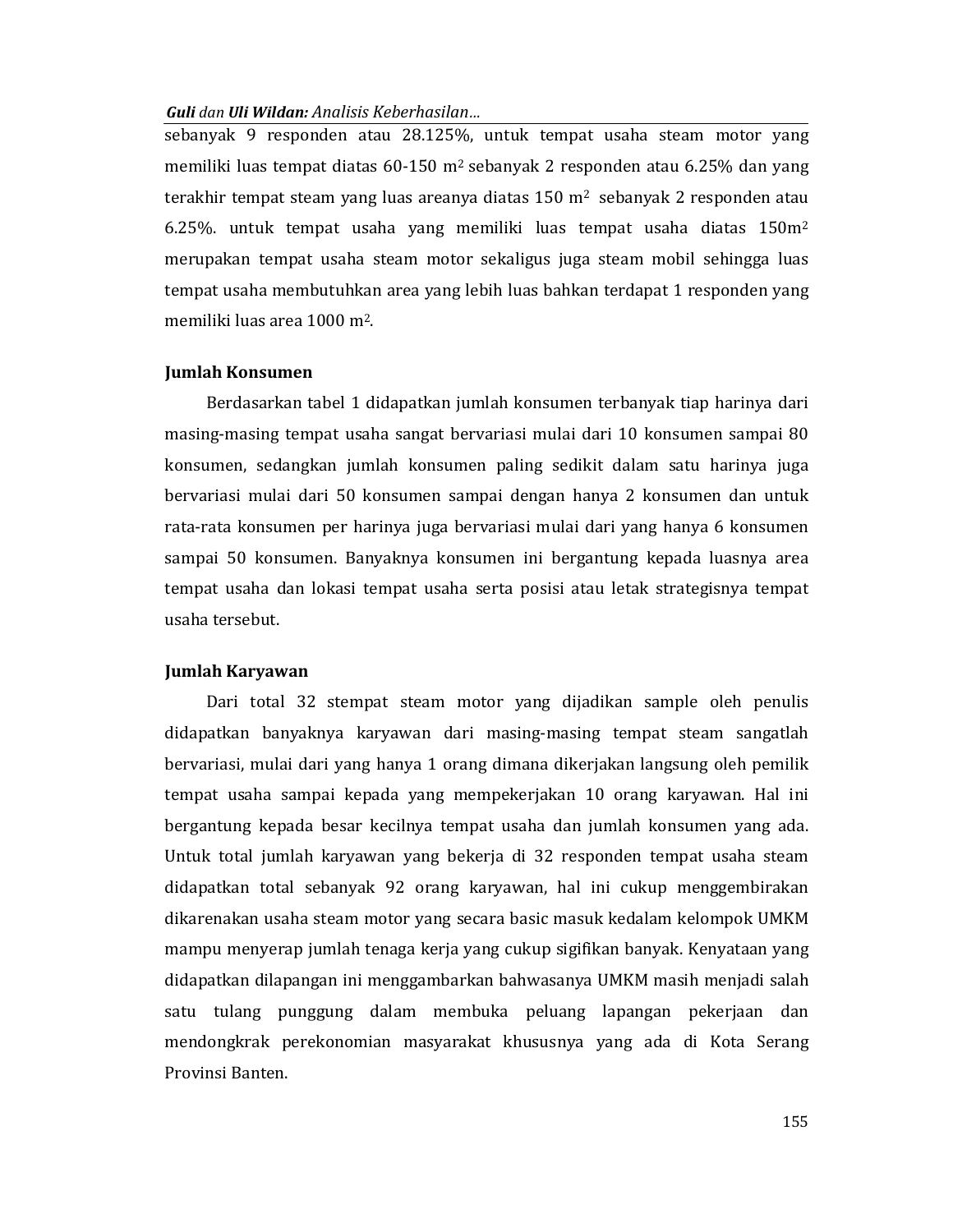# Harga Jasa Steam Motor

Untuk harga jasa steam motor di Kota Serang yang diamati oleh penulis selama melakukan penelitian dilapangan tidak terlalu bervariasi hal ini dikarenakan harga jasa steam motor memang sudah menjadi pasaran yaitu sebesar Rp.10.000,- untuk sekali pencucian namun ada 2 tempat atau responden yang harganya lebih tinggi yaitu sebesar Rp. 12.000,- hal ini bergantung kepada si pemilik tempat usaha dalam penentuan harga dan untuk tempat steam motor yang harganya diatas harga pasaran adalah tempat steam motor yang menggunakan fasilitas lebih seperti menggunakan cuci salju dan tempat ini tidak hanya menyediakan jasa pencucian motor saja namun jasa pencucian mobil juga.

## Klasifikasi Jenis Kelamin Konsumen

Berdasarkan hasil penelitian untuk variabel jenis kelamin konsumen yang menggunakan jasa steam motor didapatkan hasil sebagai berikut, Jumlah konsumen dengan jenis kelamin laki-laki sebanyak 78 orang atau 70.9% dari total 110 sample konsumen, sedangkan konsumen dengan jenis kelamin perempuan sebanyak 32 orang atau 29.1%.

## Klasifikasi Usia Responden Konsumen

Dari hasil olah data primer didapatkan bahwa total konsumen yang berusia dibawah 20 tahun sebanyak 20 orang atau 18.2% dari total sample, sedangkan total konsumen yang usianya diatas 20-30 tahun sebanyak 76 orang atau 69.1% dari total sample. Konsumen yang usianya diatas 30-40 tahun sebanyak 9 orang atau 8.2% dari total sample sedangkan konsumen yang usianya diatas 40 tahun sebanyak 5 orang atau 4.5%.

Hasil ini cukup menarik jika dilihat dari mayoritas konsumen yang menggunakan jasa steam motor adalah konsumen yang berusia 20-30 tahun padahal jika kita bandingkan antara interval usia tersebut dengan kondisi fisik adalah usia muda yang masih kuat untuk mencuci motornya sendiri namun banyak faktor lain yang akhirnya menggunakan jasa steam motor diantaranya adalah gaya hidup dan keterbatasan waktu yang dimiliki.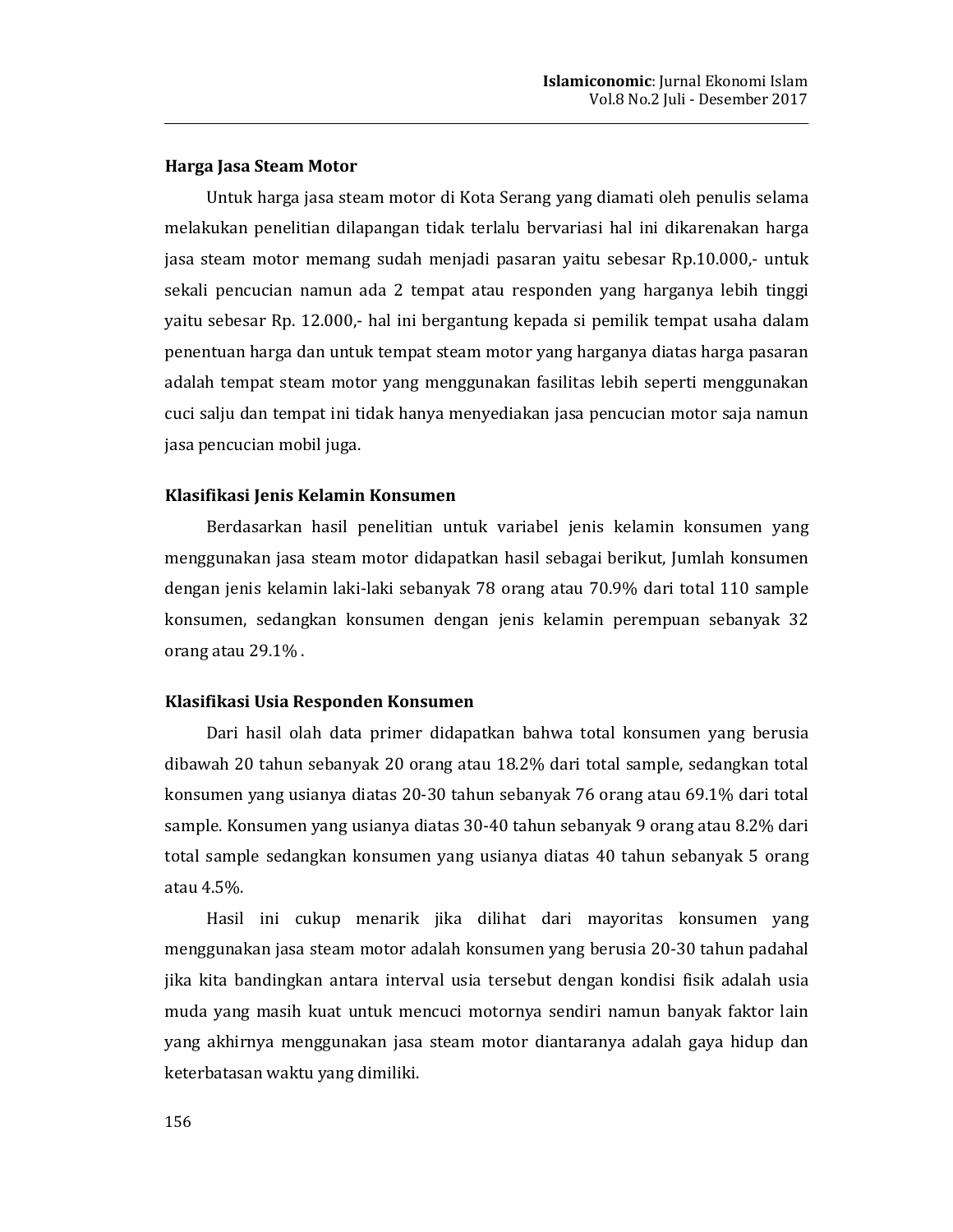## Hasil Uji Instrument

# Uji Validitas

Uji validitas digunakan untuk mengukur tingkat kesahihan suatu instrumen atau perubah. Teknik analis butir instrumen untuk menguji validitas empiric menggunakan rumus Pearson Correlation Product Moment, dengan membandingkan nilai rhitung dengan rtabel atau dikatakan valid apabila nilai korelasinya diatas 0,3. Perhitungan validitas menggunakan SPSS, dengan melihat correted item totalcorrelation. Dari hasil uji validitas didapatkan untuk masing-masing item indicator valid. Adapun hasil perhitungan terlihat pada tabel 2 berikut :

| No                      | $r_{\text{hitung}}$ | I Tabel | Keterangan |  |  |  |  |  |
|-------------------------|---------------------|---------|------------|--|--|--|--|--|
| Besarnya Modal (X1)     |                     |         |            |  |  |  |  |  |
| $X1_1$                  | 0.633               | 0.1874  | Valid      |  |  |  |  |  |
| X1 2                    | 0.460               | 0.1874  | Valid      |  |  |  |  |  |
| X1 3                    | 0.595               | 0.1874  | Valid      |  |  |  |  |  |
| X1 4                    | 0.651               | 0.1874  | Valid      |  |  |  |  |  |
| $X1_5$                  | 0.695               | 0.1874  | Valid      |  |  |  |  |  |
| $X1_6$                  | 0.573               | 0.1874  | Valid      |  |  |  |  |  |
| X1 7                    | 0.560               | 0.1874  | Valid      |  |  |  |  |  |
| Kualitas Pelayanan (X2) |                     |         |            |  |  |  |  |  |
| $X2_1$                  | 0.609               | 0.1874  | Valid      |  |  |  |  |  |
| $X2_2$                  | 0.578               | 0.1874  | Valid      |  |  |  |  |  |
| $X2_3$                  | 0.634               | 0.1874  | Valid      |  |  |  |  |  |
| $X2_4$                  | 0.682               | 0.1874  | Valid      |  |  |  |  |  |
| $X2_5$                  | 0.656               | 0.1874  | Valid      |  |  |  |  |  |
| X2 6                    | 0.594               | 0.1874  | Valid      |  |  |  |  |  |
| X2 7                    | 0.724               | 0.1874  | Valid      |  |  |  |  |  |
| $X2_8$                  | 0.726               | 0.1874  | Valid      |  |  |  |  |  |
| $X2_9$                  | 0.711               | 0.1874  | Valid      |  |  |  |  |  |
| $X2_10$                 | 0.580               | 0.1874  | Valid      |  |  |  |  |  |
| Harga (X3)              |                     |         |            |  |  |  |  |  |
| $X3_1$                  | 0.741               | 0.1874  | Valid      |  |  |  |  |  |
| $X3_2$                  | 0.767               | 0.1874  | Valid      |  |  |  |  |  |
| $X3_3$                  | 0.837               | 0.1874  | Valid      |  |  |  |  |  |
| $X3_4$                  | 0.705               | 0.1874  | Valid      |  |  |  |  |  |
| Keberhasilan Usaha (Y)  |                     |         |            |  |  |  |  |  |
| $Y_1$                   | 0.625               | 0.1874  | Valid      |  |  |  |  |  |
| $Y_2$                   | 0.600               | 0.1874  | Valid      |  |  |  |  |  |
| $Y_3$                   | 0.647               | 0.1874  | Valid      |  |  |  |  |  |

Tabel. 2. Uii Validitas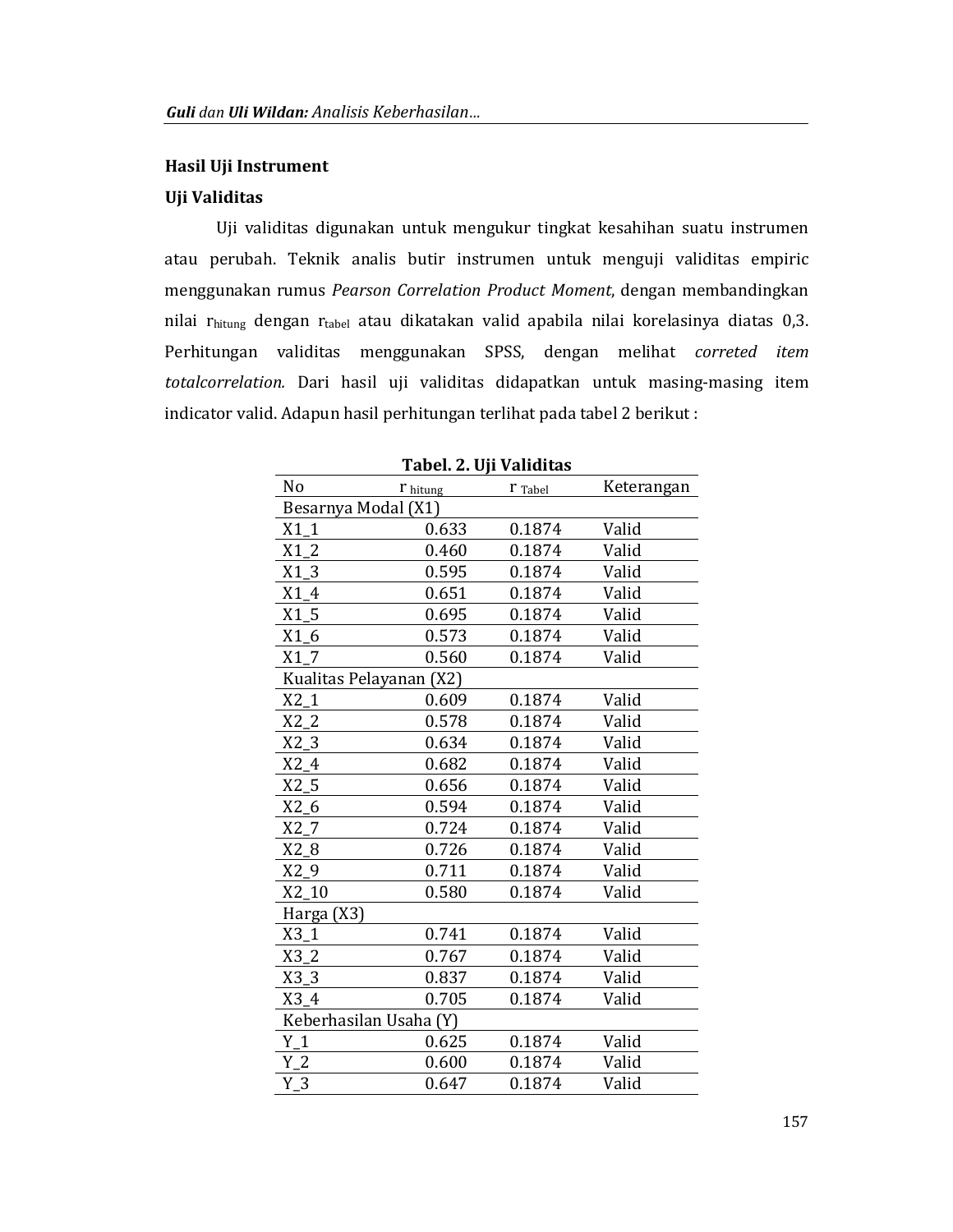|       | 0.716 | 0.1874 | Valid |  |
|-------|-------|--------|-------|--|
| $Y_5$ | 0.704 | 0.1874 | Valid |  |
| $Y_6$ | 0.652 | 0.1874 | Valid |  |
|       | 0.747 | 0.1874 | Valid |  |

## Uji Reliabilitas

Uji reliabilitas digunakan untuk mengukur konsistensi suatu alat ukur dalam penelitian (Sugiono, 2012). Kehandalan (reliability) instrumen dan pertanyaan ditentukan dengan menggunakan rumus AlphaCronbach. Instrumen yang digunakan dalam variabel tersebut dikatakan andal (reliabel) apabila memiliki cronbach alpha lebih besar dari 0,6. Adapun hasil perhitungan yang didapat dengan menggunakan program SPSS untuk masing-masing variabel dapat dilihat pada table berikut:

| Variabel                   | Cronbach's | Standar | Status |
|----------------------------|------------|---------|--------|
|                            | Alpha      |         |        |
| Besarnya Modal $(X_1)$     | 0,695      | 0,6     | Valid  |
| Kualitas Pelayanan $(X_2)$ | 0,846      | 0,6     | Valid  |
| Harga $(X_3)$              | 0,756      | 0,6     | Valid  |
| Keberhasilan Usaha (Y)     | 0.794      | 0.6     | Valid  |

Tabel, 3. Hasil Uii Reliabilitas

#### Uji Asumsi Klasik Model Regresi

## Uji Normalitas dan Linearitas

Uji Normalitas dimaksudkan untuk mengetahui apakah residual yang diteliti berdistribusi normal atau tidak. Deteksi adanya normalitas adalah dengan melihat penyebaran data (titik) pada sumbu diagonal dari grafik. Uji normalitas data merupakan syarat yang harus terpenuhi sebelum dilakukan analisis korelasi. Oleh karena itu, masing-masing variabel bebas dan variabel terikat diuji normalitas datanya dengan menggunakan Grafik Histogram dan Normal P-P Plot of Regression Standardized Residual. Berdasarkan hasil perhitungan dengan menggunakan bantuan program SPSS 22 diperoleh hasil uji normalitas data sebagaimana ditunjukkan pada berikut berikut ini: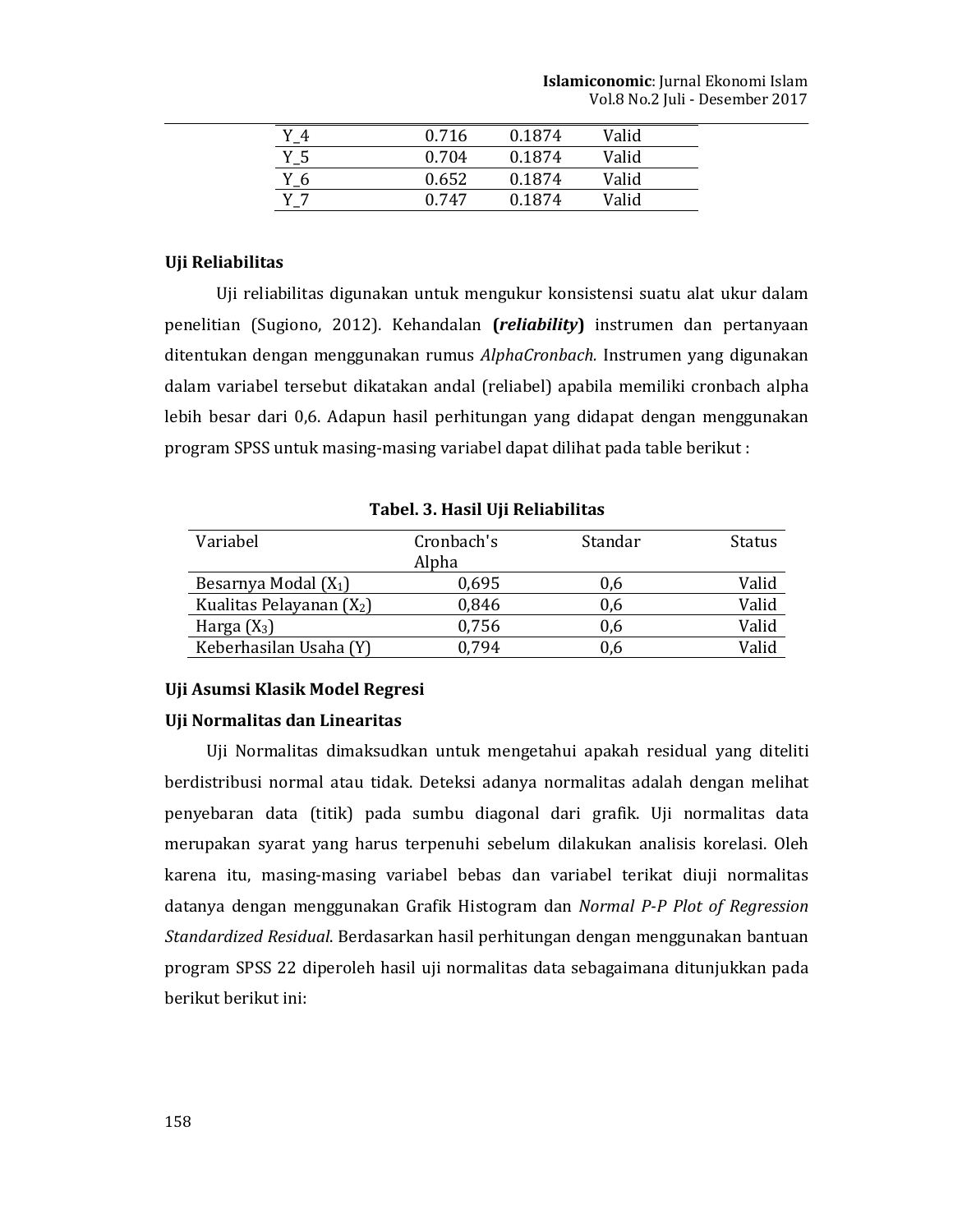

Dari gambar diatas dapat dilihat bahwa garis normal membentuk lonceng dengan kemiringan dan keruncingan yang normal sehingga dapat disimpulkan dengan menggunakan Histogram bahwa distribusi residual data bersifat normal, sebagai pembanding diuji juga menggunakan Normal P-P Plot of Regression Standardized Residual dan hasilnya seperti pada gambar berikut ini :

#### Uji Autokorelasi

Persyaratan lainnya sebelum menguji data menggunakan statistic parametris dengan regresi linear berganda adalah dengan uji Autokorelasi yaitu dengan menggunakan metode Durbin Watson (DW Test) yang bertujuan untuk mengetahui ada atau tidaknya penyimpangan asumsi klasik pada satu pengamatan dengan pengamatan lain dimana model yang ideal adalah tidak adanya autokorelasi dengan membandingkan nilai DW hitung terhadap nilai dU tabel. Adapun hasil pengujian didapatkan nilai DW sebesar 1.966 sedangkan nilai dU tabel sebesar 1.7651. pengambilan keputusan terhadap model yang dianggap tidak autokorelasi adalah jika nilai dU hitung berada diantara dU<DW<sub>Hitung</sub><4-dU. Dari hasil tersebut dapat disimpulkan bahwa nilai DW berada pada nilai toleransi sehingga dapat disimpulkan bahwa model bebas autokorelasi.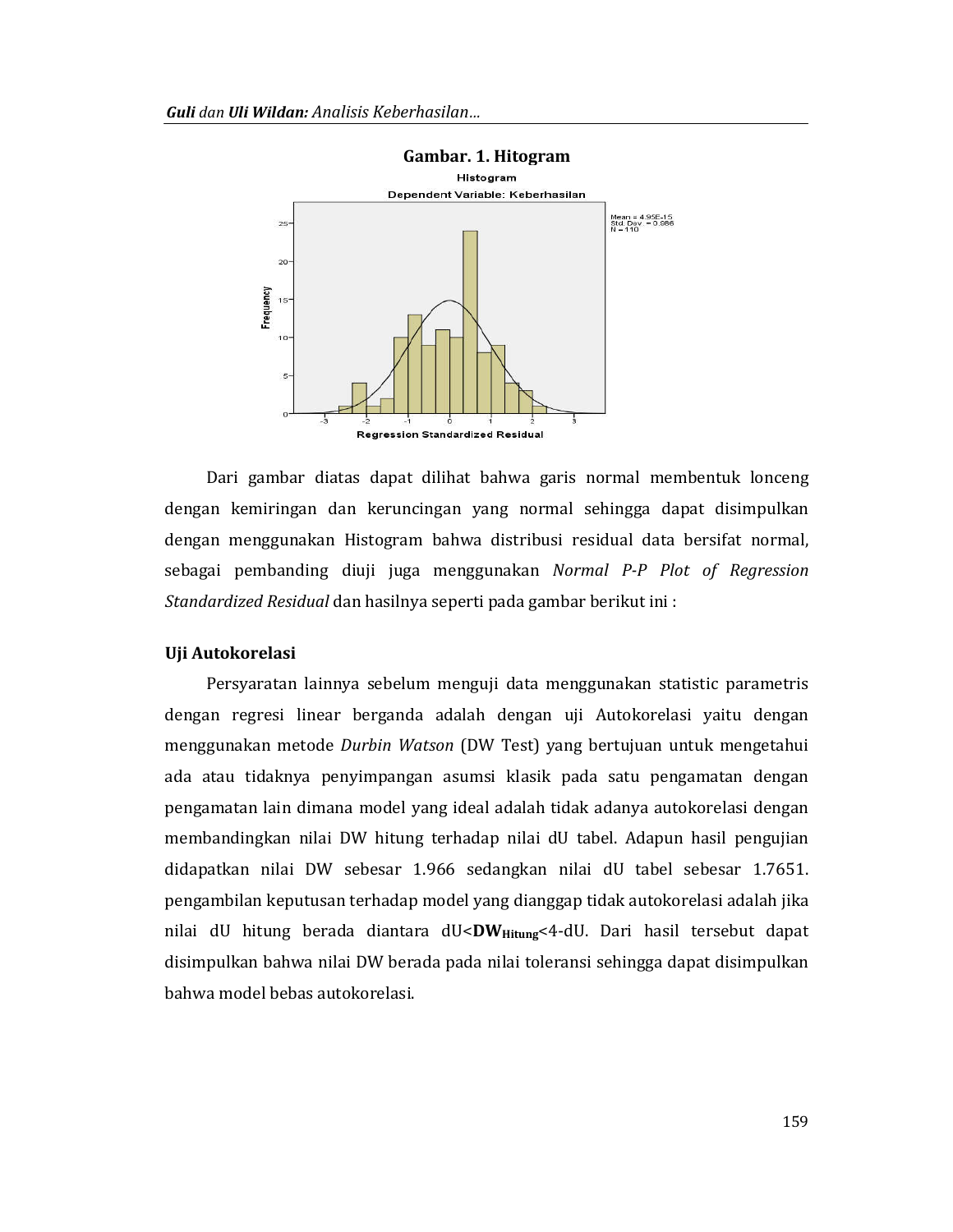# Uji Multikolinearitas

Uji asumsi klasik Multikolinearitas bertujuan untuk mengetahui hubungan yang sempurna antara variabel bebas dalam model regresi. Gejala multikolinearitas dapat dilihat bila nilai Tolerance dan Varian Inflation Factor (VIF). Apabila hasil pengujian menghasilkan nilai Tolerance diatas 0.1 dan nilai VIF dibawah 10 menandakan bahwa model tidak mengalami Mulikolinearitas (Ghozali, 2012). Dari hasil pengolahan data didapatkan nilai VIF untuk masing-masing variabel bebas sebesar 1.001, 5.212 dan 5.213 yang berarti berada dibawah 10 sehingga dapat disimpulkan bahwa model regresi tidak mengalami Multikolinearitas.

# Uji Heteroskedastisitas

Uji Heteroskedastisitas adalah uji untuk mengetahui apakah ada ketidaksamaan varian dari residual untuk semua pengamatan pada model regresi linear jika asumsi Heteroskedastisitas tdak terpenuhi maka model regresi dinyatakan tidak valid sebagai alat peramalan. Pada pengujian ini digunakan metode Scatterplot yang dihasilkan dari output program SPSS 22 dimana jika pada gambar menunjukan titiktitik menyebar secara acak serta tersebar baik diatas angka 0 maupun sumbu Y maka hal ini dapat disimpulkan bahwa model tidak mengalami heteroskedastisitas (Ghozali, 2012).





Dari grafik diatas dapat terlihat bahwa titik-titik yang menyebar secara acak tidak membentuk suatu pola tertentu yang jelas serta tersebar baik diatas maupun 160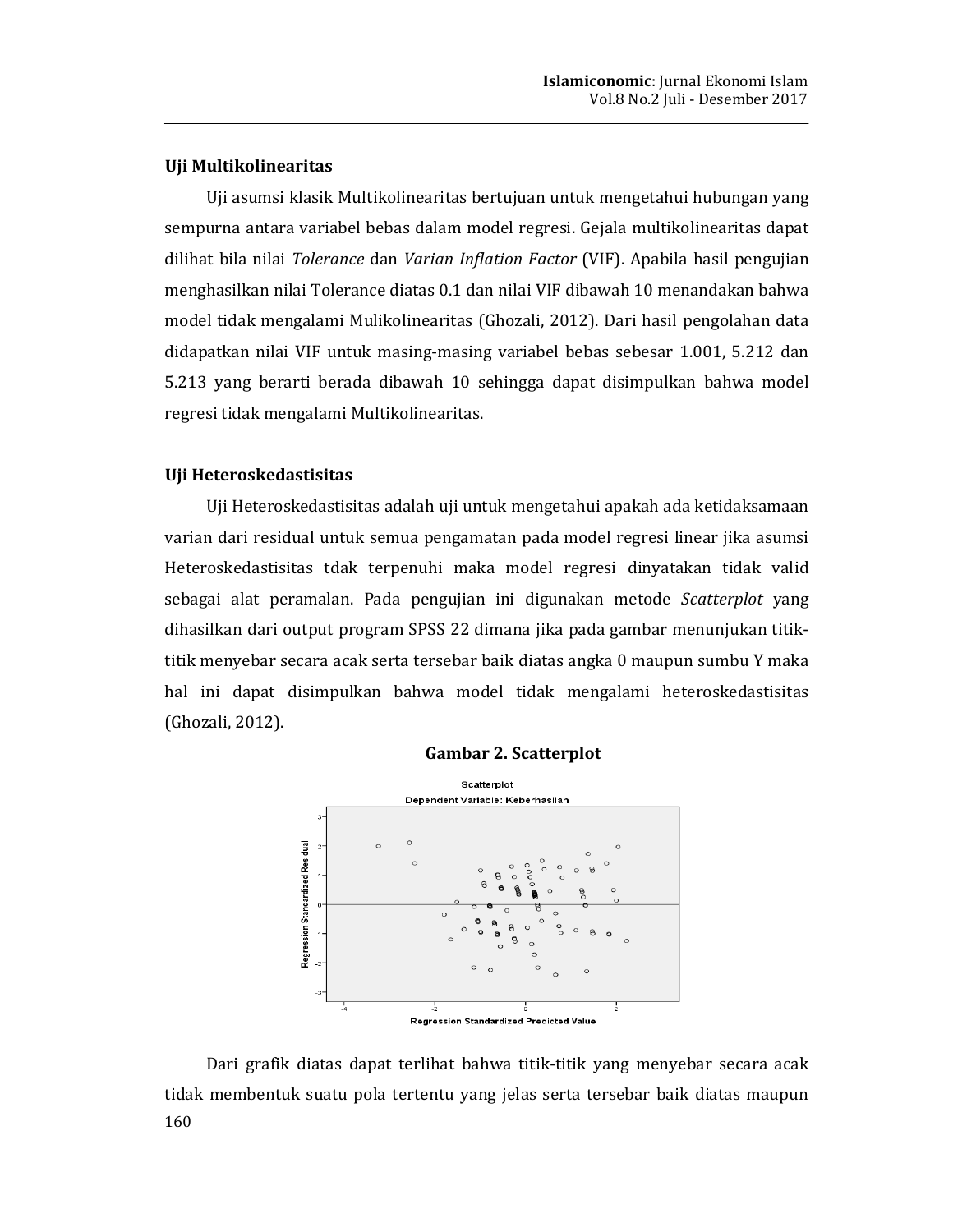bawah angka 0 (nol) pada sumbu Y, dimana hal tersebut menggambarkan tidak terjadinya penyimpangan heteroskedastisitas pada model regresi yang dibuat.

# Uji Regresi Linear Berganda

Dari hasil uji asumsi diatas dapat disimpulkan bahwa model regresi yang akan dijadikan persamaan memiliki model normal terbukti dengan uji asumsi klasik yang dihasilkan bebas dari bentuk penyimpangan yang ada. Adapun analisis regresi digunakan untuk menguji hipotesis tentang pengaruh secara simultan variabel bebas terhadap variabel terikat. Dari hasil tabel dapat ditarik kesimpulan bahwa persamaan model regresinya adalah sebagai berikut:

> $Y = a + b_1X_1 + b_2X_2 + b_3X_3$  $Y = -1.171 + 0.013X_1 + 1.054X_2 - 0.832X_3$

Keterangan:

Y = Keberhasilan Usaha Steam Motor  $X_1$  $=$  Modal = Kualitas Pelayanan  $X_2$  $X_3$  $=$  Harga

Dari persamaan tersebut dapat ditarik kesimpulan sebagai berikut:

- a. Variabel Modal dan Kualitas pelayanan memiliki koefisien positif terhadap variabel keberhasilan usaha steam motor sedangkan unuk variabel harga memiliki koefisien yang negatif terhadap variabel keberhasilan usaha steam motor.
- b. Koefisien modal memberikan nilai positif sebesar 0.013 yang berarti jika variabel modal semakin baik dengan asumsi variabel lain tetap maka variabel keberhasilan usaha steam motor akan mengalami peningkatan.
- c. Koefisien kualitas pelayanan menghasilkan nilai sebesar 1.054 yang berarti bahwa jika kualitas pelayanan semakin tinggi dengan asumsi variabel lain tetap maka variabel keberhasilan usaha steam motor akan mengalami peningkatan.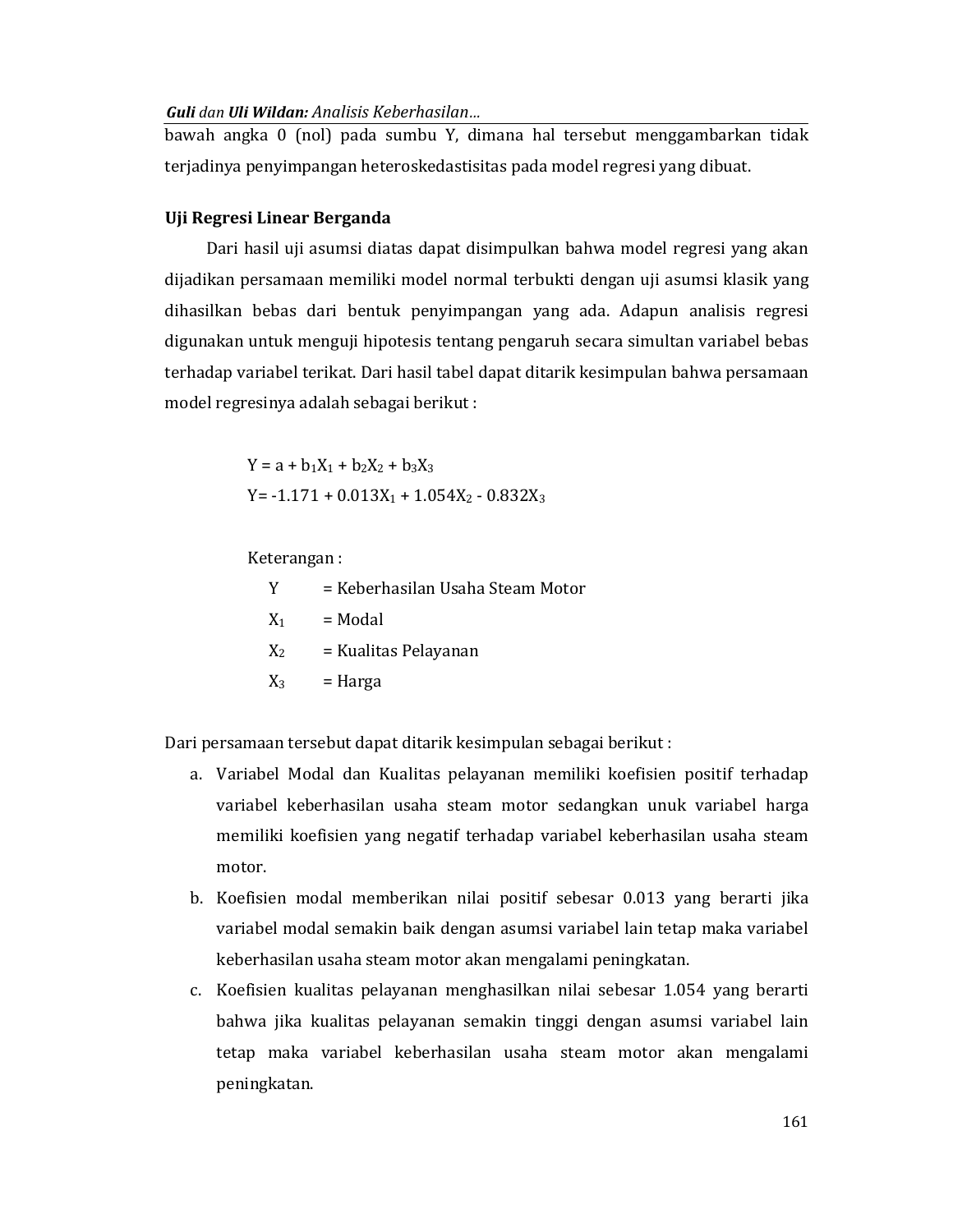d. Koefisien harga menghasilkan nilai sebesar -0.832 yang berarti jika variabel harga semakin tinggi dengan asumsi variabel lain tetap maka variabel keberhasilan usaha steam motor akan mengalami penurunan. Namun sebaliknya jika nilai variabel harga semakin rendah maka akan meningkatkan nilai variabel keberhasilan usaha steam motor.

# Uji Hipotesis Secara Simultan (Uji F)

Pada penelitian ini digunakan Uji F untuk menguji hipotesi yang dibuat, dimana nilai F pengujian didapatkan Pengujian pengaruh variabel bebas secara bersamasama terhadap variabel terikat sebesar 1293.047 dengan nilai Signifikansi sebesar 0.000. dari hasil tersebut dapat disimpulkan bahwa nilai Sig < 0.05 sehingga Ho ditolak dan Ha diterima yang atinya ada pengaruh yang signifikan antara modal, kualitas pelayanan dan harga terhadap keberhasilan usaha steam motor yang ada di Kota Serang.

#### Koefisien Determinasi (R<sup>2</sup>)

Koefisien determinasi merupakan besaran yang menunjukan besarnya variasi variabel dependen yang dapat dijelaskan oleh vaiabel independennya. Dengan kata lain semakin besar nilai koefisien determinasi maka pengaruh variabel-variabel bebas terhadap variabel terikat semakin besar sebaliknya jika semakin nilai koefisien determinasi semakin kecil maka pengaruh variabel-variabel bebas terhadap variabel terikat semakin kecil. Dari hasil pengolahan data menggunakan SPSS didapatkan hasil tabel R Square sebesar 0.973 sehingga nilai koefisien determinasi yang didapatkan sebesar 97.3% maka dapat disimpulkan bahwa pengaruh variabel bebas berupa modal, kualitas pelayanan dan harga memiliki pengaruh sebesar 97.3% terhadap keberhasilan usaha steam motor yang artinya pengaruh dari ketiga variabel bebas tersebut sangat tinggi.

# Uji Hipotesis Secara Parsial (Uji t)

Pada penelitian ini hipotesis diuji juga dengan menggunakan uji t dengan menggunakan Uji Parsial dimana pengujian dilakukan dengan melihat nilai Signifikansi yang dihasilkan. Jika nilai Signifikansi yang dihasilkan dibawah 0.05 maka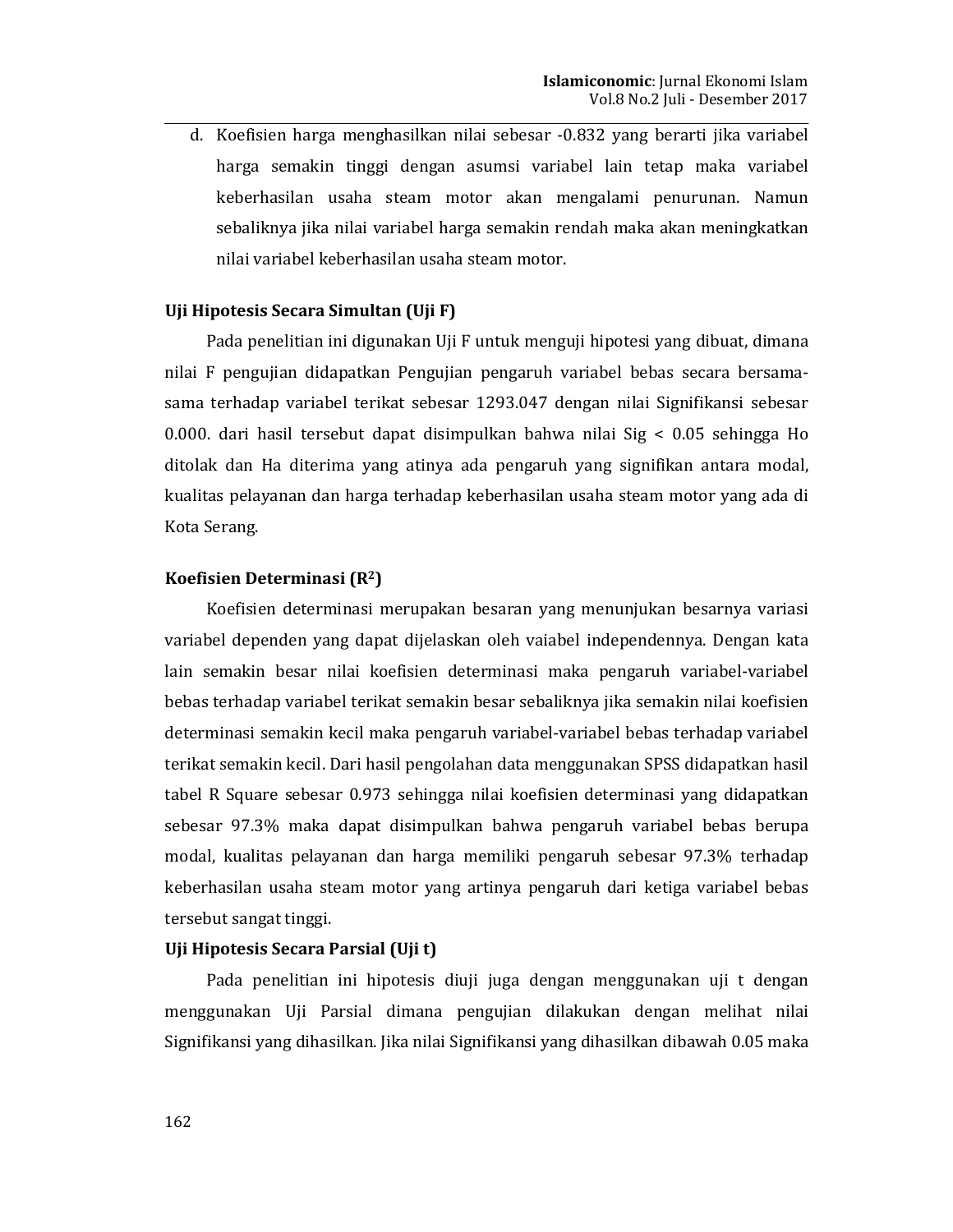hipotesis nol ditolak namun jika nilai Signifikansi lebih dari 0.05 maka hipotesis nol diterima.

## Uji Hipotesis Parsial Variabel Modal  $(X_1)$

Dari hasil pengolahan data didapatkan nilai Signifikansi untuk variabel Modal  $(X_1)$  sebesar 0.396 yang berarti nilai tersebut diatas 0.05 sehingga dapat disimpulkan bahwa Ho diterima dan Ha di tolak yang artinya variabel modal tidak berpengaruh secara signifikan terhadap variabel keberhasilan usaha (Y) steam motor jika diuji secara parsial.

## Uji Hipotesis Parsial Variabel Kualitas Pelayanan  $(X_2)$

Dari hasil pengolahan data didapatkan nilai Signifikansi untuk variabel Kualitas pelayanan  $(X_2)$  sebesar 0.000 yang berarti nilai tersebut dibawah 0.05 sehingga Ho ditolak dan Ha diterima yang artinya variabel kualitas pelayanan berpengaruh signifikan terhadap variabel keberhasilan usaha (Y) steam motor di Kota Serang jika di uji secara parsial.

## Uji Hipotesis Parsial Variabel Harga  $(X_3)$

Dari hasil pengolahan data didapatkan nilai Signifikansi untuk variabel Harga (X<sub>3</sub>) sebesar 0.000 yang berarti nilai tersebut dibawah 0.05 sehingga Ho ditolak dan Ha diterima yang artinya variabel Harga berpengaruh signifikan terhadap variabel keberhasilan usaha (Y) steam motor di Kota Serang jika di uji secara parsial.

# Pembahasan

Berdasarkan hasil penelitian secara statistik dapat dilihat dengan jelas bahwa usaha pencucian steam motor dikota serang merupakan usaha yang dapat mendongkrak ekonomi khususnya bagi masyarakat yang memiliki modal tidak terlalu banyak untuk membuka suatu usaha dimana 38% tempat usaha steam motor memulai usahanya hanya dengan modal awal sebesar 5 juta rupiah sedangkan 34% tempat usaha steam motor memulai usahanya dengan modal 6-10 juta rupiah. Selain itu juga luas tempat usaha yang dibutuhkan tidak terlalu luas hal ini dapat disimpulkan bahwa sebanyak 59.375% tempat usaha steam motor memiliki luas tempat usaha dibawah 30 m<sup>2</sup> yang berarti dengan luas tersebut banyak tempat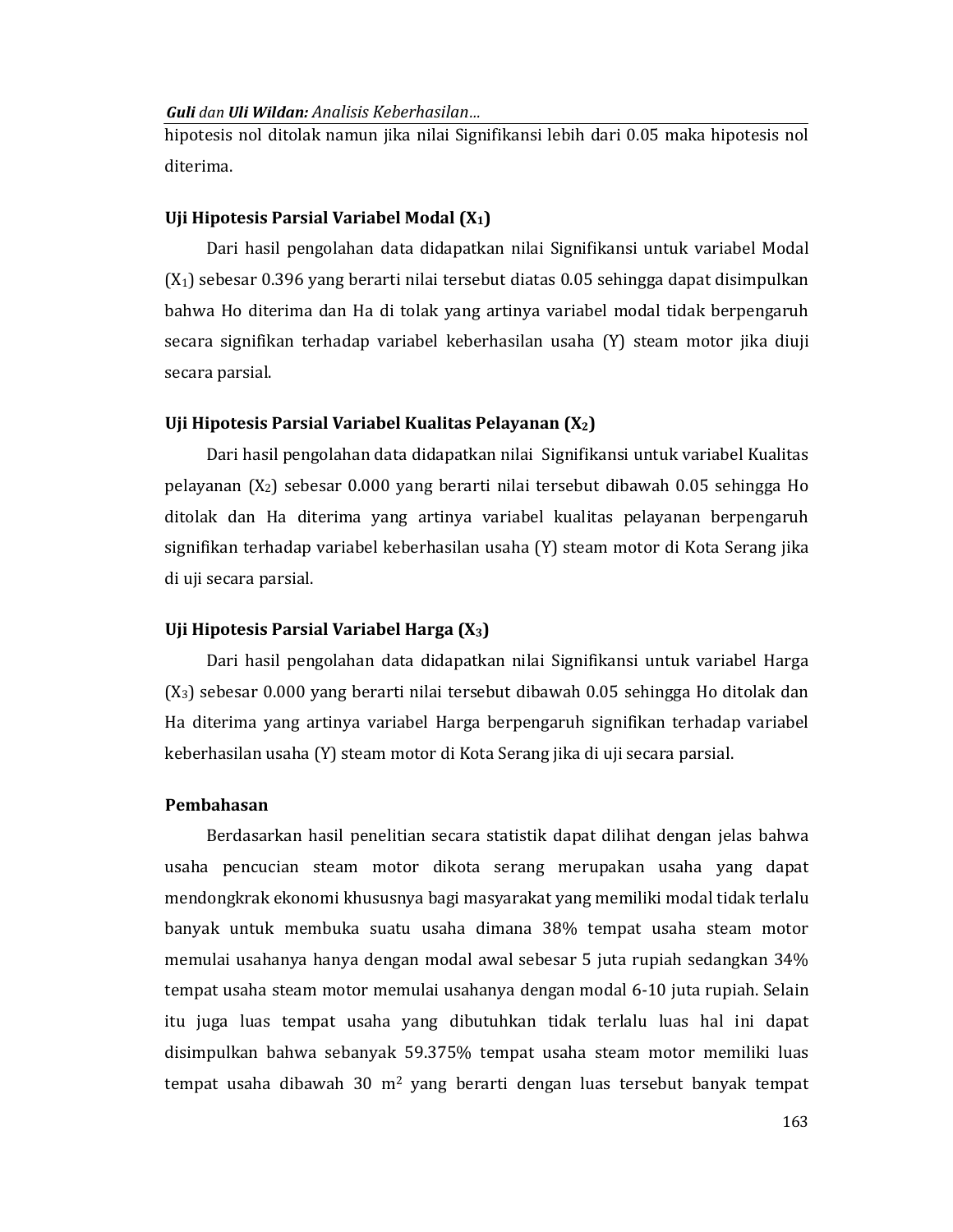alternatif yang dapat digunakan seperti mislanya halaman rumah, sedangkan untuk prospek konsumen dapat dilihat bahwa rata-rata konsumen paling sedikit dalam satu harinya bervariasi mulai dari 2 konsumen sampai 50 konsumen sedangkan untuk konsumen terbanyak mulai dari 10 konsumen sampai dengan 80 konsumen, hal ini menandakan bahwa prospek usaha steam motor secara materi cukup menjanjikan. Dari data yang berhasil dikumpulan bahwa sebanyak 31.25% tempat usaha steam motor dibuka pada tahun 2016 sedangkan 21,875% dibuka masing-masing pada tahun 2015 dan tahun 2017, adapun tempat usaha steam motor yang paling lama beroperasional adalah pada tahun 2007 sebanyak satu tempat usaha steam motor sedangkan sisanya berkisa antara tahun 2009, 2011 dan 2011.

Usaha pencucian steam motor juga berpotensi menyerap lapangan pekerjaan hal ini dapat dilihat dari 32 responden tempat steam motor yang di sampling oleh peneliti dapat menampung sebanyak 92 karyawan. Hasil tersebut cukup menggembirakan terlebih saat ini lapangan pekerjaan yang ada sangat terbatas dan kompetetif khususnya bagi masyarakat yang memiliki tingkat pendidikan formal tidak terlalu tinggi tentunya akan sedikit lebih sulit untuk dapat bersaing dalam mendapatkan pekerjaan formal.

Hasil uji Hipotesis variabel modal secara parsial terhadap variabel keberhasilan usaha steam motor menunjukan hasil tidak adanya pengaruh signifikan antara variabel modal terhadap variabel keberhasilan usaha steam motor hal ini dapat dilihat dimana nilai Signifikansi dari variabel modal lebih besar dari 0.05.

Hasil Uji Hipotesis variabel kualitas pelayanan secara parsial terhadap variabel keberhasilan usaha steam motor menunjukan hasil adanya pengaruh signifikan antara variabel kualitas pelayanan dengan variabel keberhasilan usaha steam motor hal ini dapat dilihat dari nilai Signifikansi variabel kualitas pelayanan lebih kecil dari  $0.05.$ 

Untuk hasil uji hipotesis variabel Harga secara parsial terhadap variabel keberhasilan usaha steam motor menunjukan hasil adanya pengaruh yang signifikan antara variabel harga dengan variabel keberhasilan usaha steam motor hal ini dapat dilihat dari nilai signifikansi variabel harga lebih kecil dari 0.05.

Sedangkan hasil uji Hipotesis secara simultan antara variabel-variabel bebas yaitu modal, kualitas pelayanan dan harga terhadap keberhasilan usaha steam motor 164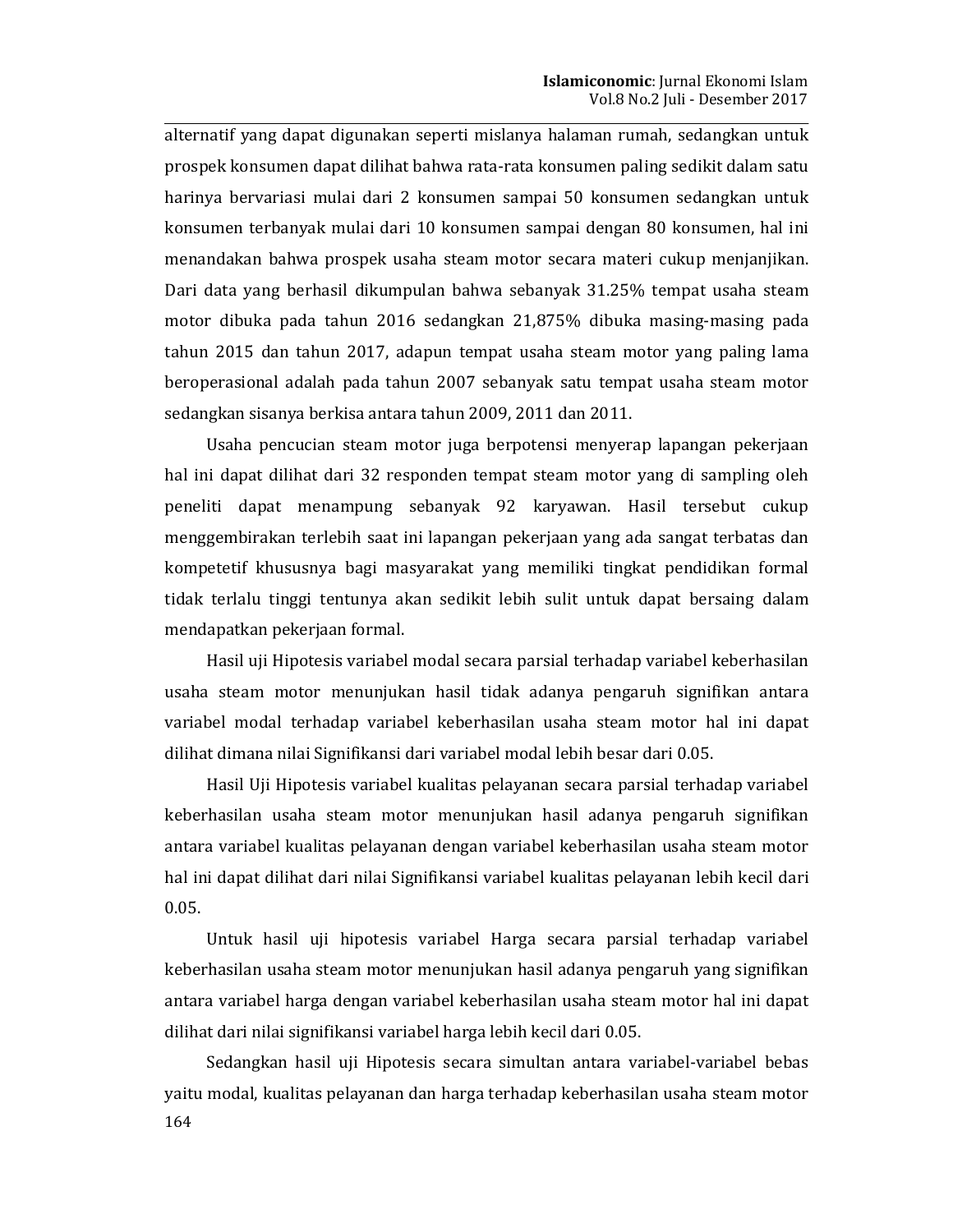didapatkan adanya pengaruh signifikan hal ini dapat dilihat dari nilai signifikansi yang didapatkan lebih kecil dari 0.05.

# **Kesimpulan**

Dari pembahasan yang telah diuraikan maka dapat disimpulkan sebagai berikut:

- 1. Hasil pengujian hipotesis variabel modal secara parsial terhadap variabel keberhasilan usaha steam motor didapatkan tidak adanya pengaruh yang signifikan antara variabel modal dengan keberhasilan usaha steam motor, hal ini dapat dibuktikan dengan hasil Signifikansi sebesar 0.396 variabel modal (X1) terhadap keberhasilan usaha dimana nilai tersebut lebih besar dari 0.05 yang berarti penelitian ini Ho diterima dan Ha ditolak.
- 2. Hasil pengujian hipotesis variabel kualitas pelayanan secara parsial terhadap keberhasilan usaha steam motor memiliki pengaruh yang signifikan, hal ini dapat dibuktikan dengan nilai Signifikansi 0.000 berarti lebih kecil dari 0.05 sehingga dapat disimpulkan pada penelitian ini Ho di tolak dan Ha diterima.
- 3. Hasil pengujian hipotesis variabel harga secara parsial terhadap variabel keberhasilan usaha steam motor memiliki pengaruh yang signifikan, hal ini dapat dibuktikan dengan nilai signifikansi yang lebih kecil dari 0.05 yang berarti pada penelitian ini Ho ditolak dan Ha diterima.
- 4. Hasil pengujian hipotesis secara simultan antara variabel modal, kualitas pelayanan dan harga didapatkan pengaruh yang signifikan terhadap variabel keberhasilan usaha steam motor dimana nilai signifikansi lebih kecil dari 0.05. adapun persamaan regresi yang didaptkan dari uji regresi linear berganda adalah Y = -1.171 +  $0.013X_1$  +  $1.054X_2$  -  $0.832X_3$  yang menggambarkan bahwa variabel modal dan kualitas pelayanan berpengaruh positif terhadap keberhasilan usaha steam motor dengan ditandai nilai koefisien yang positif sedangkan variabel harga memiliki pengaruh negatif yang ditandai dengan koefisien yang negatif. Sedangkan untuk koefisien determinasi yang dihasilkan dari penelitian ini sebesar 97.3% yang menggambarkan bahwa ketiga variabel bebas tersebut memiliki pengaruh yang sangat tinggi sedangkan sisanya sebesar 2.7% adalah pengaruh dari variabel-variabel lainnya yang tidak diteliti pada penelitian ini.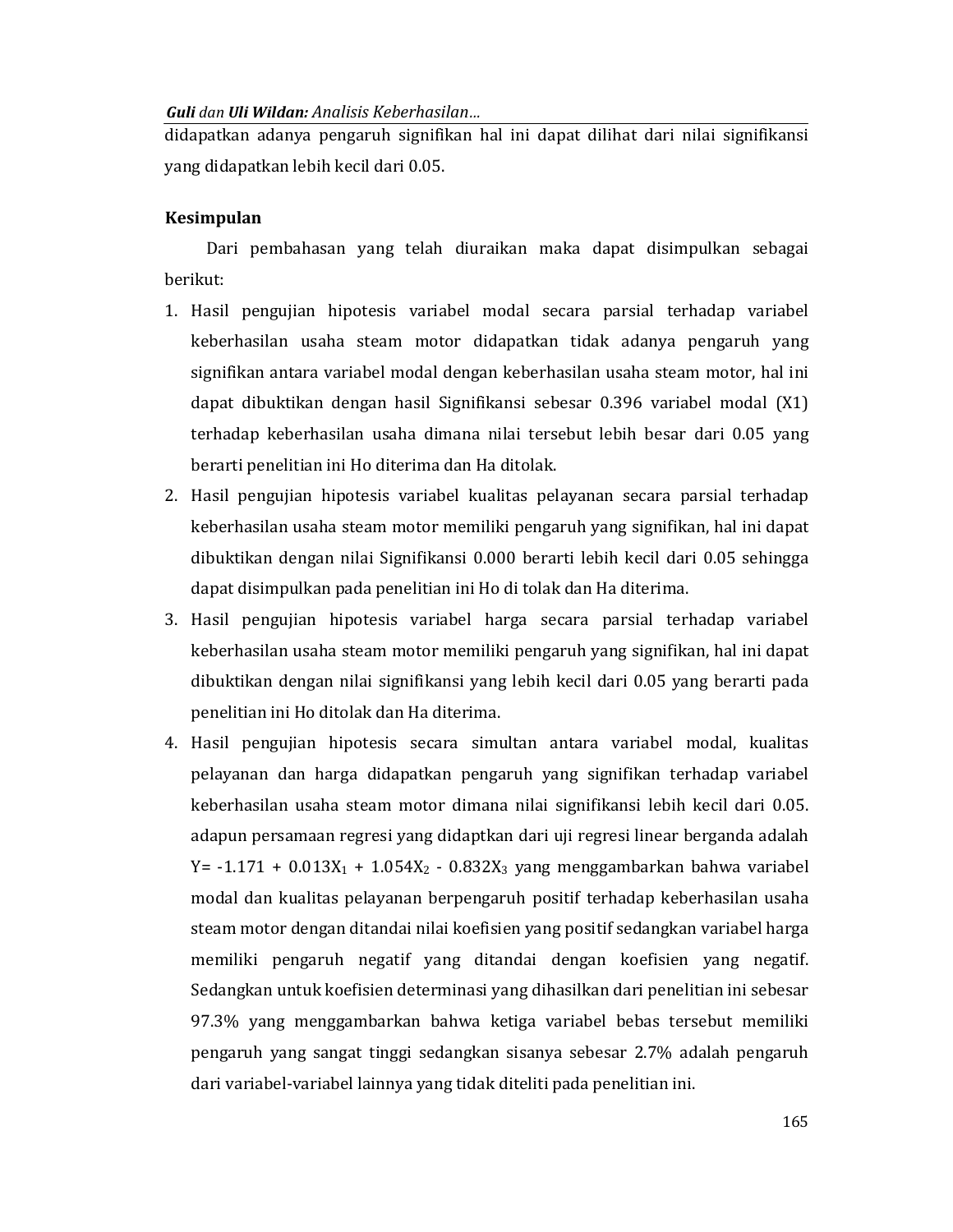## **Saran**

Bagi Pelaku Usaha Steam Motor

Peneliti melihat adanya suatu peluang perbaikan terhadap prosedur kerja yang diamati selama melakukan observasi dilapangan dimana air dari bekas pencucian mengalir terbuang begitu saja ke saluran pembuangan, hal ini dapat di jadikan pertimbangan bagi pelaku usaha untuk menampung air bekas cucian untuk dilakukan proses sedimentasi atau filter sehingga air menjadi bersih dan dapat digunakan kembali namun tentunya metode ini membutuhkan biaya. Sedangkan keuntungan bagi pelaku usaha adalah efisiensi dari air karena air merupakan biaya variabel yang harus dikeluarkan oleh pelaku usaha steam motor.

Yang kedua adalah peluang adanya perbaikan terhadap teknik dan kualitas pelayanan antara satu karyawan dengan karyawan yang lain, dimana terdapat karyawan yang bekerjanya terburu-buru namun tiba-tiba konsumen komplain karena merasa kurang bersih sehingga kemudian karyawan melakukan pencucian kembali, hal ini dapat berdampak terhadap pemborosan dan penurunan kepuasan konsumen. Untuk itu dapat disiasati dengan membuat prosedur atau penyeragaman teknik pencucian dengan cara lebih baik tidak terburu-buru namun hasilnya berkualitas sehingga tidak ada pekerjaan ulang yang berdampak pemborosan selain itu juga dapat menjaga kepuasan konsumen.

## **DAFTAR PUSTAKA**

- Abdul, Kadir Muhammad. 2004. Hukum dan Penelitian Hukum. Bandung. PT. Citra Aditva Bakti
- Anwar Prabu Mangkunegara, (2011). Manajemen Sumber Daya Manusia. Bandung. PT. Remaja Rosda Karya
- Amirullah, dan Imam Hardjanto, 2005. Pengantar Bisnis. Yogyakarta. Graha Ilmu,
- Ardi Nugroho, Listyawan. 2011. Pengaruh Modal Usaha. Yogyakarta. Pustaka Pelaja
- Az. Nasution. 2004. Hukum Perliindungan Konsumen, Suatu Pengantar. Jakarta. Diadit Media
- Bambang Riyanto. 1997. Dasar-dasar Pembelanjaan Perusahaan Edisi Keempat. Yogyakarta. BPEE
- Basu Swastha dan Irawan, 2005. Asas-asas Marketing. Yogyakarta. Liberty
- Bilson Simamora. 2002. Panduan Riset Perilaku Konsumen. Surabaya. Pustaka Utama.